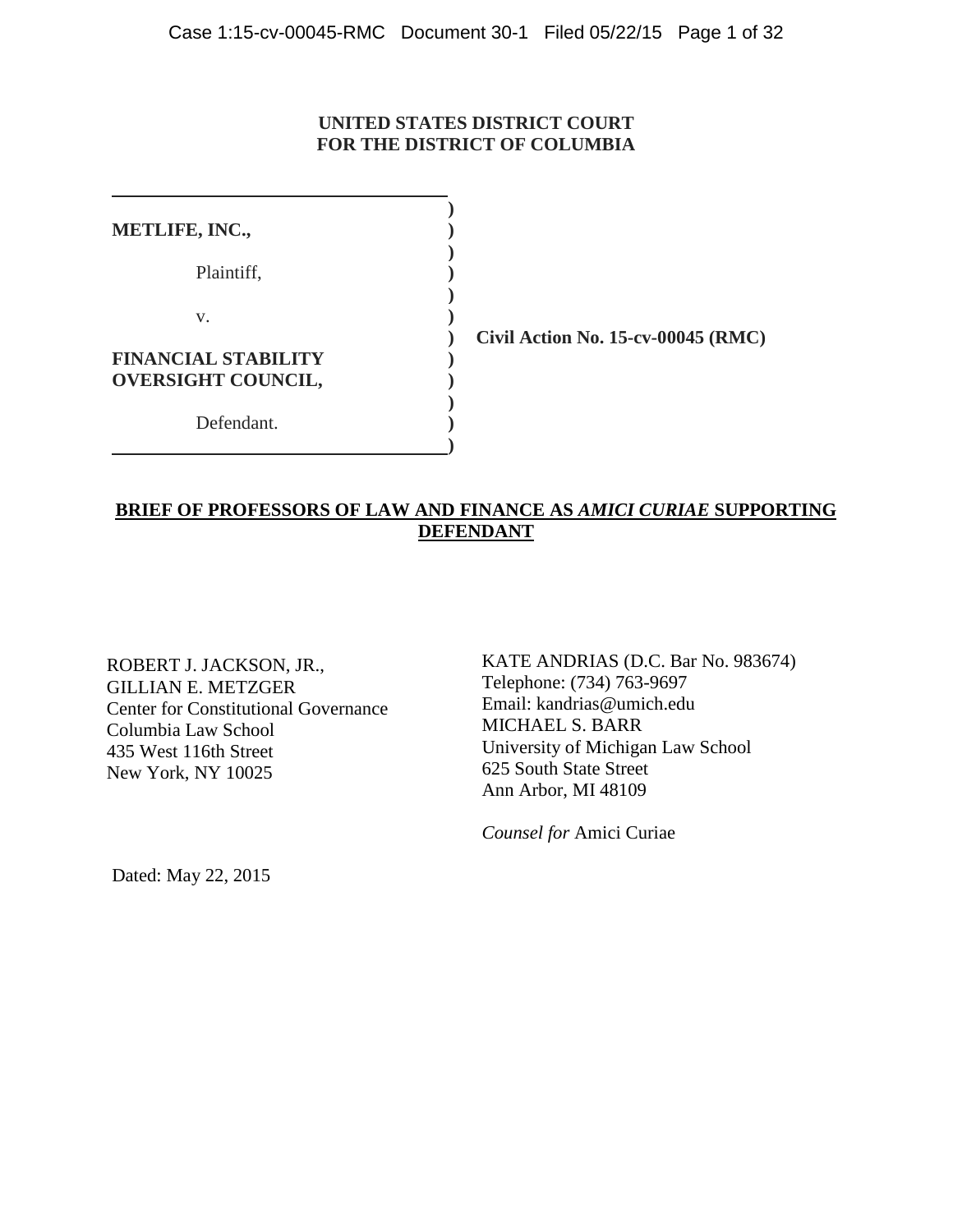# **TABLE OF CONTENTS**

| I. | In Response to the Devastating Effects of Nonbanks' Distress During the 2008 Financial<br>Crisis, Congress Created a Carefully Balanced System for Identifying Systemically |
|----|-----------------------------------------------------------------------------------------------------------------------------------------------------------------------------|
|    | A. In Dodd–Frank, Congress Recognized that Regulatory Gaps Leading to the Absence<br>of Effective Federal Supervision of Nonbank Financial Firms Contributed to the         |
|    | B. Congress Designed the FSOC's Structure and Procedures to Ensure that Its SIFI<br>Designations Derive from Expert, Informed, and Predictive Judgments About the           |
|    | Congress Designed the FSOC's Structure and Procedures to Ensure Expert,<br>1.                                                                                               |
|    | 2. Both Congress and the FSOC Recognized that SIFI Designations Would                                                                                                       |
|    | C. The FSOC's Designation Authority Is Particularly Important in Light of Restrictions<br>Congress Has Imposed on Strategies that Federal Regulators Used During the 2008   |
|    | II. Congress Limited Judicial Review of FSOC SIFI DESIGNATIONS to a Highly<br>Deferential Arbitrary and Capricious Standard, Which Is Easily Met Here 10                    |
|    | A. Congress Limited Judicial Review of FSOC SIFI Designations to a Highly                                                                                                   |
|    | B. The FSOC's Designation of MetLife Easily Meets the Deferential Standard of                                                                                               |
|    | The FSOC Properly Concluded that MetLife's Financial Distress Could Threaten<br>1.<br>U.S. Financial Stability Through Market Participants' Significant Exposure to         |
|    | The FSOC Properly Found that MetLife's Material Financial Distress Could Lead<br>2.                                                                                         |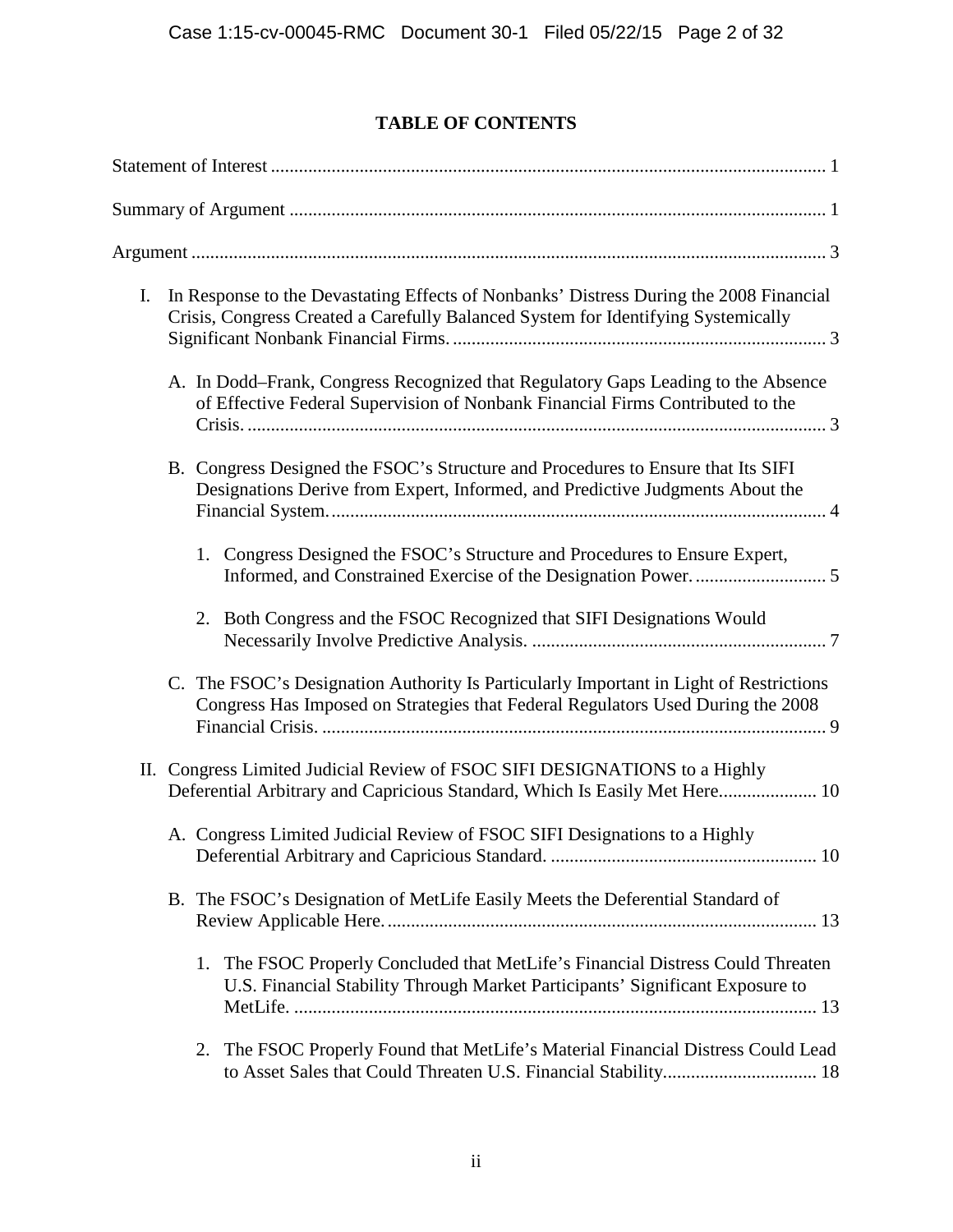| C. This Court Should Decline MetLife's Invitation to Impose Procedural or Evidentiary |  |  |  |
|---------------------------------------------------------------------------------------|--|--|--|
|                                                                                       |  |  |  |
|                                                                                       |  |  |  |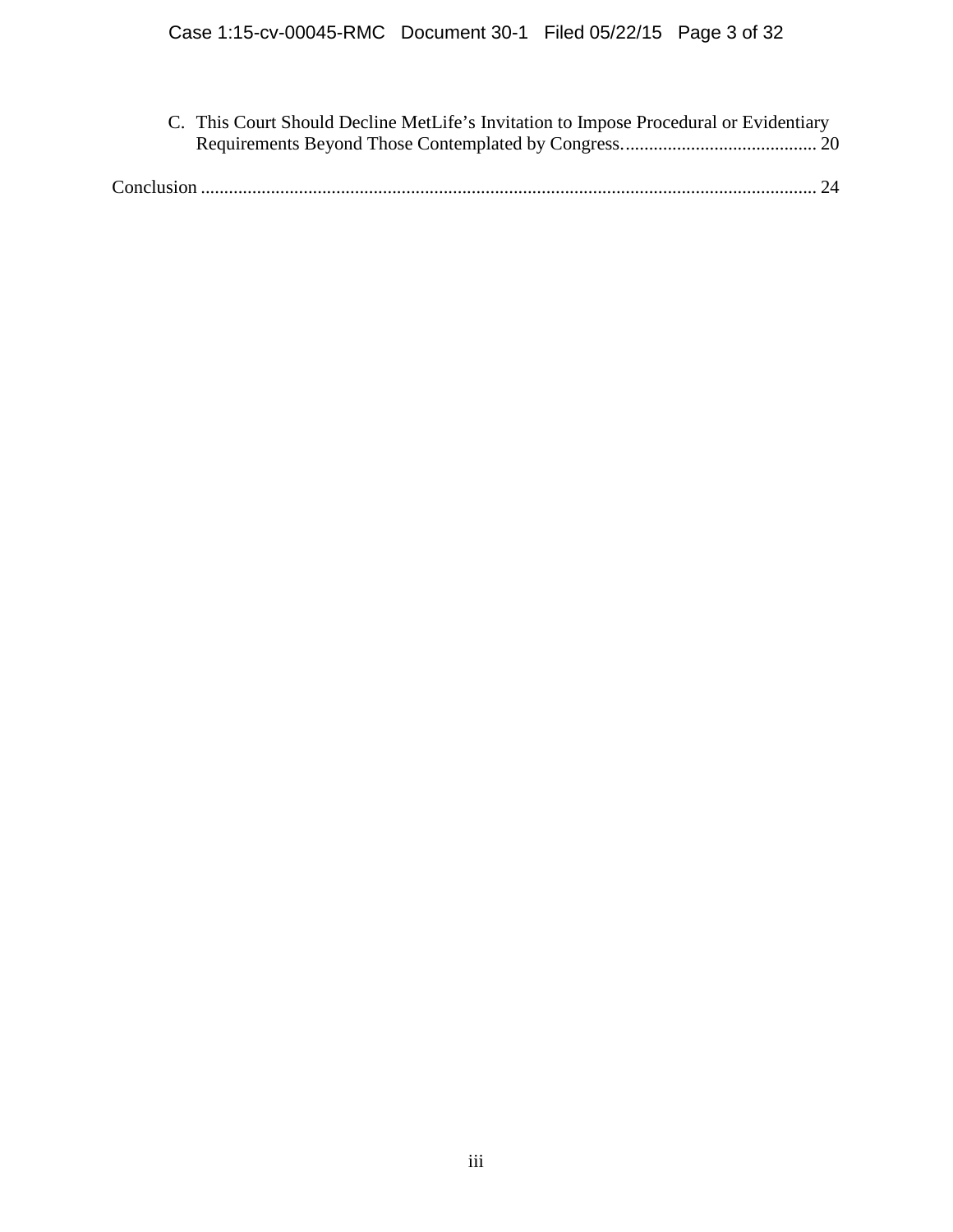# TABLE OF AUTHORITIES

# **Cases**

| Motor Vehicle Mfrs. Ass'n of the U.S., Inc. v. State Farm Mut. Auto. Ins. Co., 463 U.S. 29 (1983) |
|---------------------------------------------------------------------------------------------------|
|                                                                                                   |
|                                                                                                   |
|                                                                                                   |
| <b>Statutes</b>                                                                                   |
|                                                                                                   |
|                                                                                                   |
|                                                                                                   |
|                                                                                                   |
|                                                                                                   |
|                                                                                                   |
|                                                                                                   |
|                                                                                                   |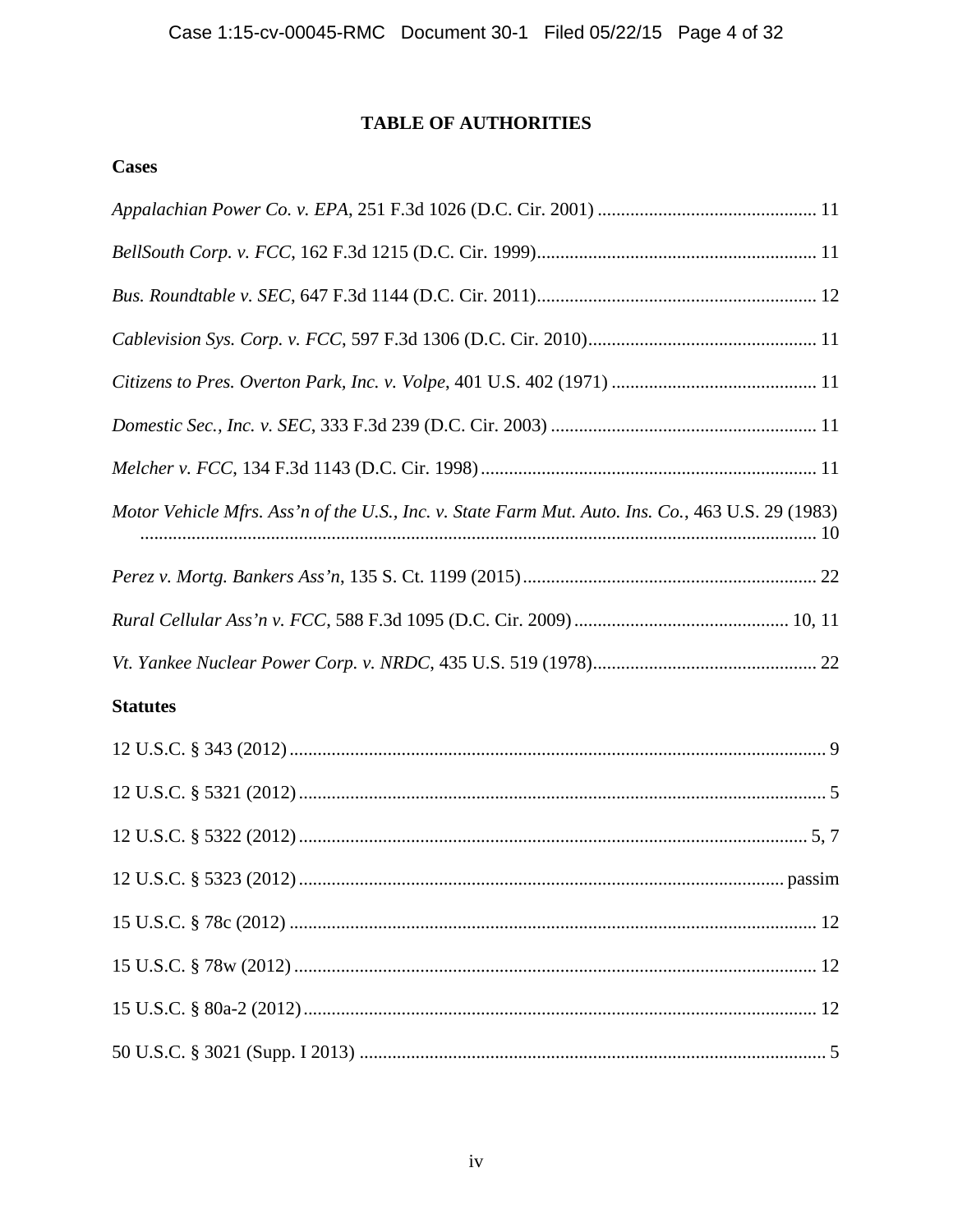| Dodd-Frank Wall Street Reform and Consumer Protection Act ("Dodd-Frank"), Pub. L. No.                                                                                                       |
|---------------------------------------------------------------------------------------------------------------------------------------------------------------------------------------------|
| <b>Legislative Documents</b>                                                                                                                                                                |
|                                                                                                                                                                                             |
|                                                                                                                                                                                             |
| Establishing a Framework for Systemic Risk Regulation: Hearing Before the S. Comm on<br>Banking, Hous. & Urban Affairs, S. Hrg. No. 111-297, 111th Cong. (2009) (statement of               |
|                                                                                                                                                                                             |
| Modernizing Bank Supervision and Regulation-Part 1: Hearing Before the S. Comm. on<br>Banking, Hous. & Urban Affairs, S. Hrg. No. 111-109, 111th Cong. (2009)  5                            |
|                                                                                                                                                                                             |
| The Administration's Proposal to Modernize the Financial Regulatory System: Hearing Before<br>the S. Comm. on Banking, Hous. & Urban Affairs, S. Hrg. No. 111-228, 111th Cong. (2009)6      |
|                                                                                                                                                                                             |
| <b>Administrative Documents</b>                                                                                                                                                             |
|                                                                                                                                                                                             |
| Determination of Foreign Exchange Swaps and Foreign Exchange Forwards under the                                                                                                             |
| Fin. Stability Oversight Council, Notice of Final Determination and Statement of the Basis for<br>Financial Stability Oversight Council's Final Determination Regarding MetLife, Inc. (Dec. |
| Fin. Stability Oversight Council, Supplemental Procedures Relating to Nonbank Financial                                                                                                     |
| <b>Other Authorities</b>                                                                                                                                                                    |
| Complaint, MetLife, Inc. v. Financial Stability Oversight Council, No. 15-45 (D.D.C. Jan. 13,                                                                                               |
|                                                                                                                                                                                             |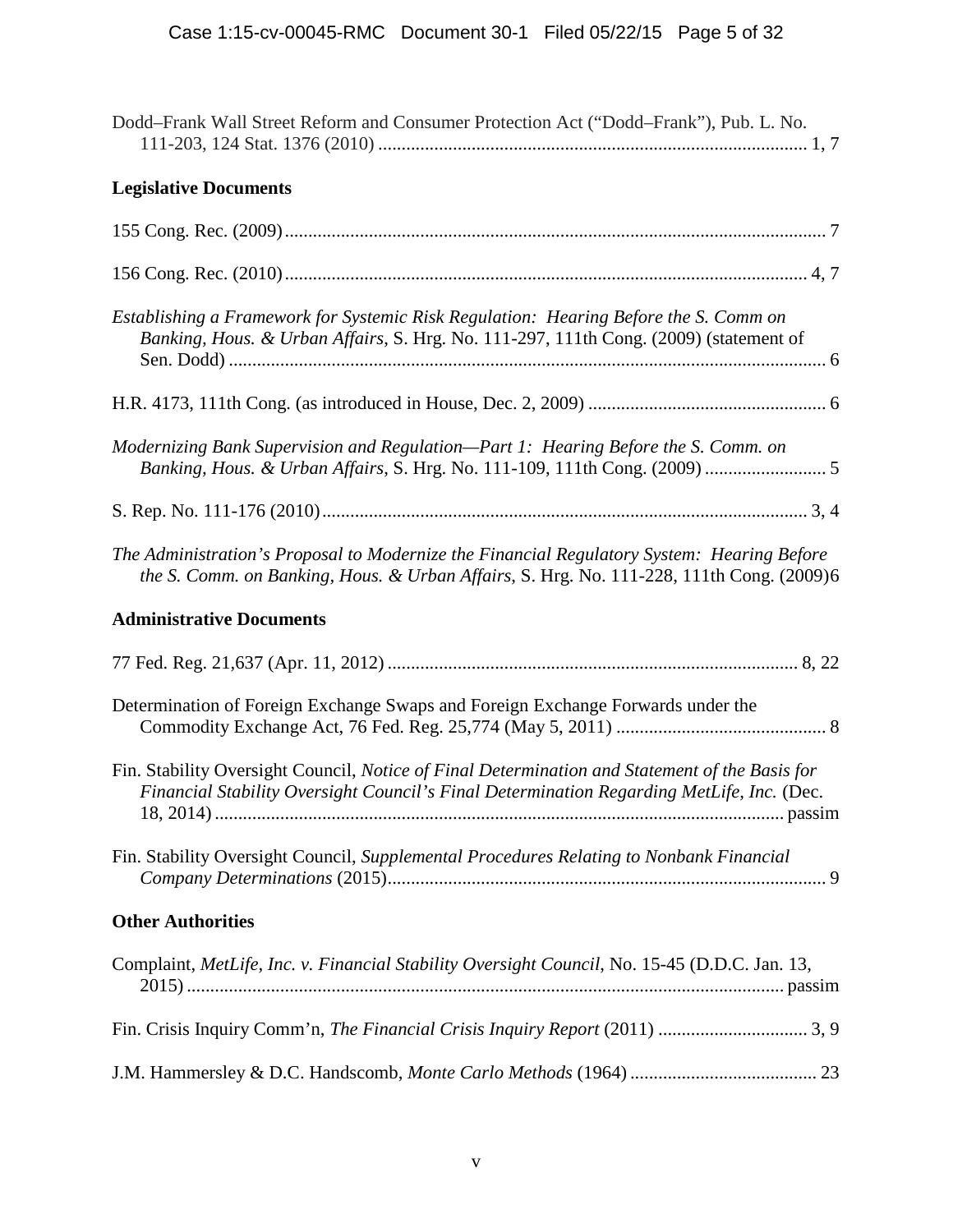| Jacob E. Gersen, Administrative Law Goes to Wall Street: The New Administrative Process, 65 |  |
|---------------------------------------------------------------------------------------------|--|
| Jeffrey N. Gordon & Christopher M. Gandia, Money Market Funds Run Risk: Will Floating Net   |  |
| Jeffrey N. Gordon, The Empty Call for Cost-Benefit Analysis in Financial Regulation, 43 J.  |  |
| John C. Coates IV, Cost-Benefit Analysis of Financial Regulation: Case Studies and          |  |
| Marcin Kacperczyk & Philipp Schnabl, How Safe Are Money Market Funds?, 128 Q.J. Econ.       |  |
|                                                                                             |  |
| Richard Carnell, Jonathan Macey & Geoffrey Miller, The Law of Banking and Financial         |  |
|                                                                                             |  |
| Viral Acharya et al., Rollover Risk and Market Freezes, 66 J. Fin. 1177 (2011) 19           |  |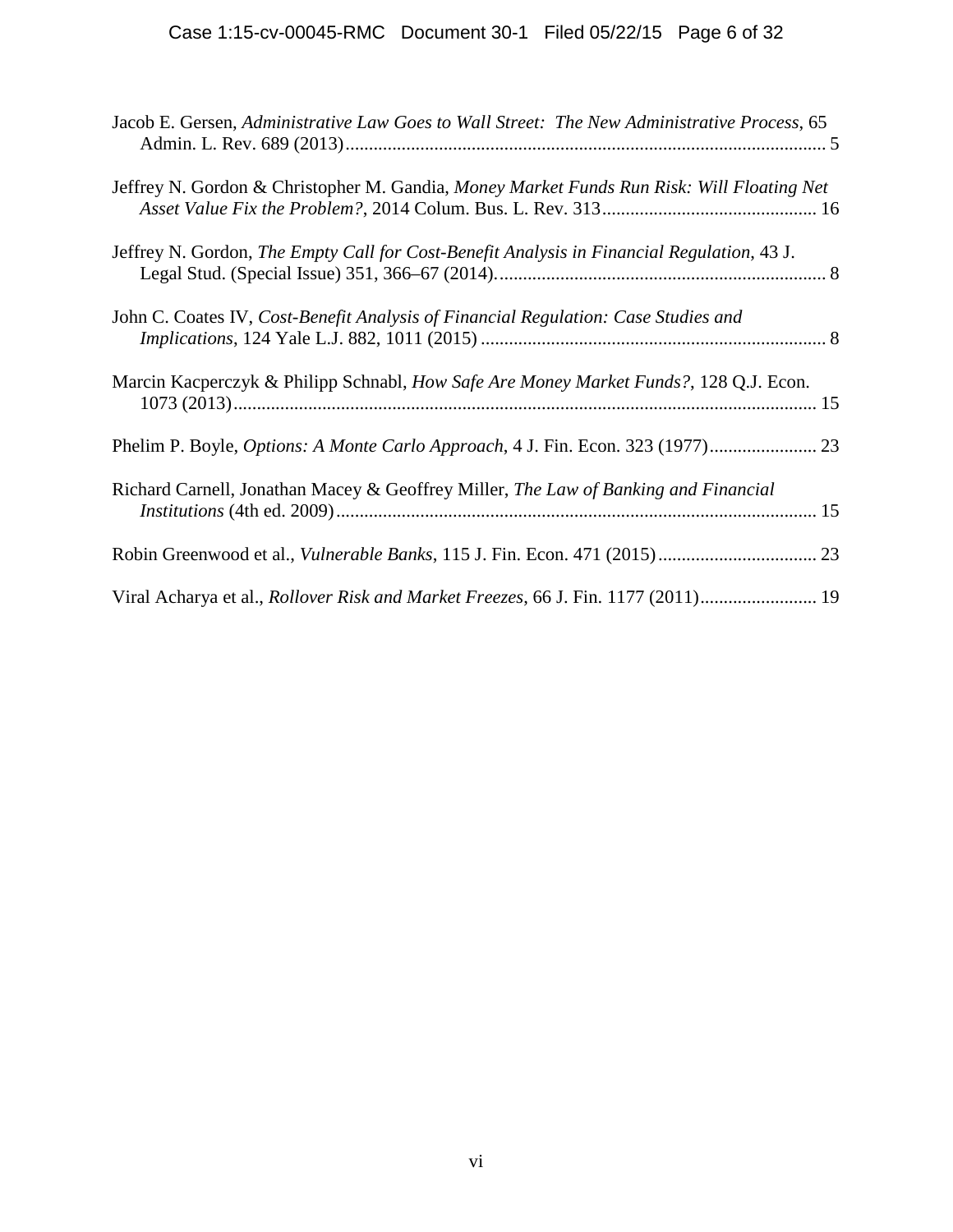#### **STATEMENT OF INTEREST**

*Amici* are fifteen law and finance professors from leading universities whose research focuses on financial regulation and administrative law, including the Dodd–Frank Wall Street Reform and Consumer Protection Act of 2010 ("Dodd–Frank"), Pub. L. No. 111-203, 124 Stat. 1376 (2010).<sup>1</sup> *Amici* have an interest in the presentation to the Court of analysis and academic research relevant to the issues in both fields raised by this case.

### **SUMMARY OF ARGUMENT**

The financial crisis of 2008, and the deep and long recession that it spawned, were the most serious economic calamities to befall the nation since the Great Depression. Congress's response, Dodd-Frank, recognized that the failure to effectively regulate nonbank financial companies was a central contributor to the crisis. The nation's financial regulators had failed to foresee and address systemic risks, in part due to regulatory gaps that had prevented consolidated supervision by the Federal Reserve of major nonbank financial firms, such as Lehman Brothers and American International Group ("AIG"). To protect the country against future crises, Congress created the Financial Stability Oversight Council ("FSOC" or "Council") and granted it the power to designate nonbank financial companies as systemically important financial institutions ("SIFIs") subject to supervision by the Federal Reserve.<sup>2</sup> Without this power, nonbank financial firms could once again expose the nation to economic disaster. This grant of power is particularly important given that Congress simultaneously curtailed previously existing

<sup>&</sup>lt;sup>1</sup> A list of *amici*—and their institutional affiliations, provided for identification purposes only—is included in the Appendix. Although several of the *amici* previously served in the current Administration, the views reflected here are solely their own.

 $2^2$  Although Dodd-Frank uses different language to describe firms that are designated by the FSOC, throughout this brief we adopt the common convention of referring to such firms as "SIFIs."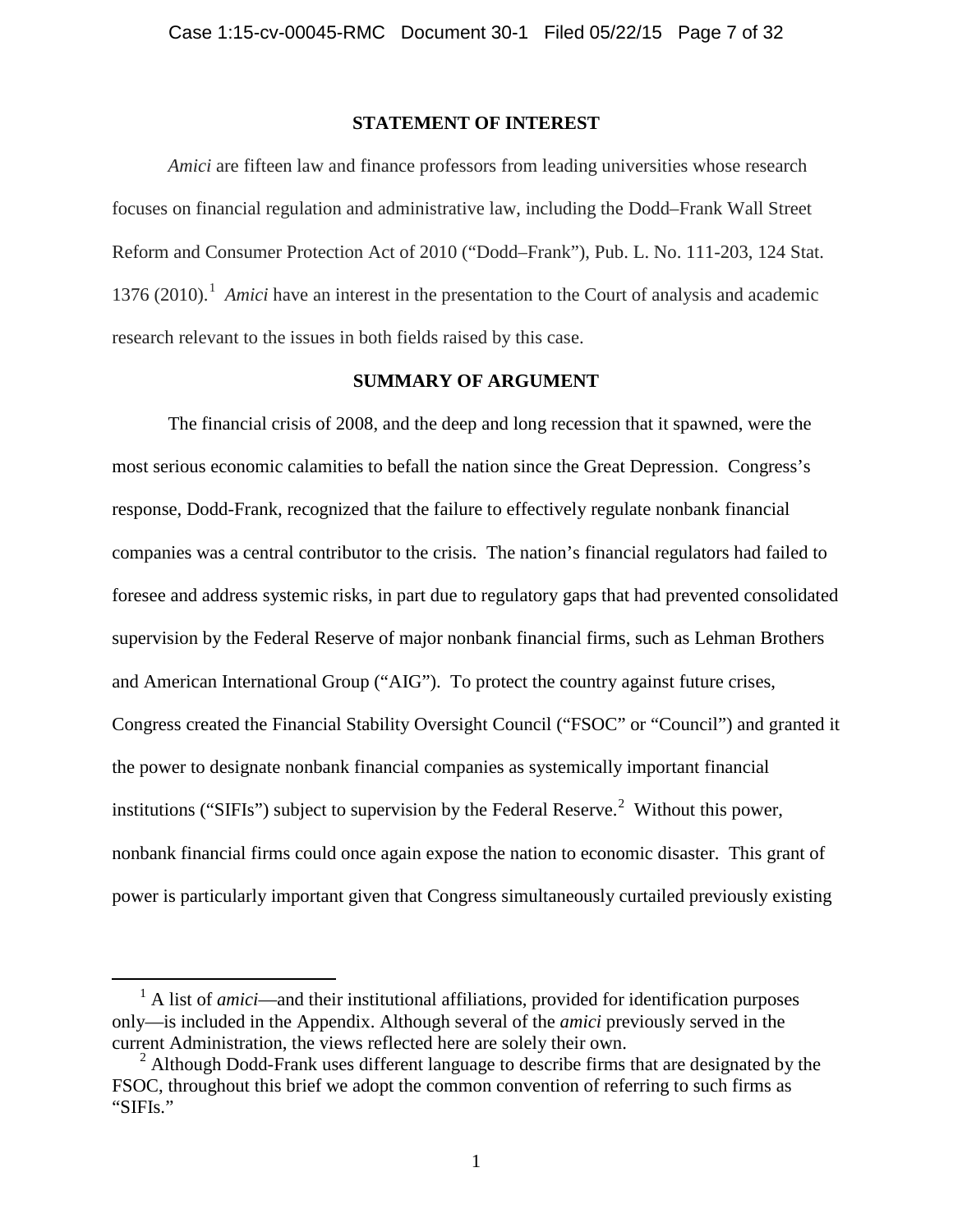#### Case 1:15-cv-00045-RMC Document 30-1 Filed 05/22/15 Page 8 of 32

emergency authorities that federal regulators used to stabilize nonbank financial firms during the crisis.

Congress carefully designed the FSOC's structure and procedures to ensure that SIFI designations would derive from expert, informed, and deliberate judgments. In order to produce system-wide perspective and deep expertise, Congress placed the heads of the nation's leading financial regulators on the FSOC. And to ensure deliberate and balanced decision-making in connection with SIFI designations, Congress imposed a supermajority voting requirement, included perspectives from independent and nonvoting members, and added numerous other internal procedural checks. At the same time, Congress understood—indeed, Congress mandated—that the FSOC's SIFI designations would be predictive in nature. The FSOC's role, Congress directed, would be to determine whether material financial distress at a nonbank firm *could* pose a threat to the financial stability of the United States, not whether it *would* constitute a threat. 12 U.S.C. § 5323(a) (2012). That is because the very purpose of designation is to subject the firm to consolidated supervision by the Federal Reserve so that regulators can prevent the firm from undermining the nation's economic stability in the future.

Anticipating that the Council's work would demand deep expertise and probabilistic judgments and be subject to procedural protections that ensure informed and deliberate decision making, Congress expressly limited judicial review of FSOC designations. *See* 12 U.S.C. § 5323(h) (2012). This Court's review in this case is statutorily restricted to the highly deferential arbitrary and capricious standard, and FSOC's designation of MetLife easily meets that standard. MetLife's designation was based on two projected threats to financial stability that could arise from the company's material financial distress: losses caused by financial-market participants' exposure to MetLife and market disruptions arising from the asset sales that could accompany

2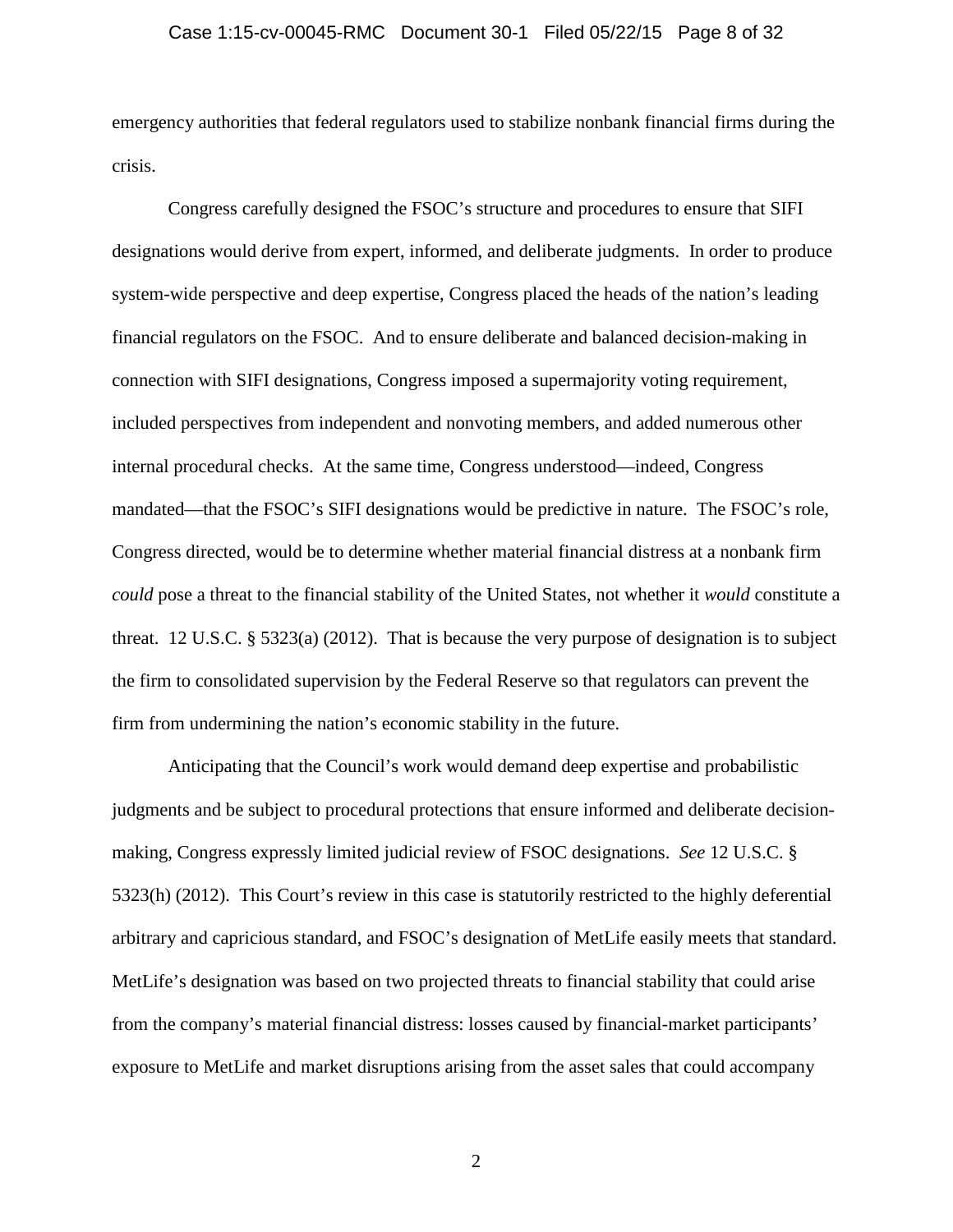MetLife's distress. Far from being arbitrary or capricious, both projections were carefully

reasoned and are amply supported by the record.

In the end, MetLife's challenge amounts to an effort to have this Court impose procedural

and evidentiary prerequisites on FSOC designations that are not found in the governing statute.

But those policy choices are for Congress, not the courts. This Court should decline MetLife's

invitation to interfere with Congress's policy choices about how best to secure the stability of the

U.S. economy.

### **ARGUMENT**

# **I. IN RESPONSE TO THE DEVASTATING EFFECTS OF NONBANKS' DISTRESS DURING THE 2008 FINANCIAL CRISIS, CONGRESS CREATED A CAREFULLY BALANCED SYSTEM FOR IDENTIFYING SYSTEMICALLY SIGNIFICANT NONBANK FINANCIAL FIRMS.**

# **A. In Dodd–Frank, Congress Recognized that Regulatory Gaps Leading to the Absence of Effective Federal Supervision of Nonbank Financial Firms Contributed to the Crisis.**

The financial crisis of 2008 crushed the American economy, plunging the United States into a years-long Great Recession. The crisis shuttered American businesses, cost millions of Americans their jobs, and wiped out billions in home values and retirement savings. S. Rep. No. 111-176, at 39 (2010); *see also* Fin. Crisis Inquiry Comm'n, *The Financial Crisis Inquiry Report* xv–xvi (2011). This wreckage arose, in part, from the activities of firms outside the formal banking system that were nevertheless engaged in extensive financial activities. S. Rep. No. 111-176, at 40, 43. These firms effectively engaged in the essential business of banks including "maturity transformation," or borrowing in the short term and lending over the long term—but escaped meaningful prudential regulation. When the short-term funding markets that these firms relied upon dried up, their distress fanned a panic that nearly destroyed the global financial system.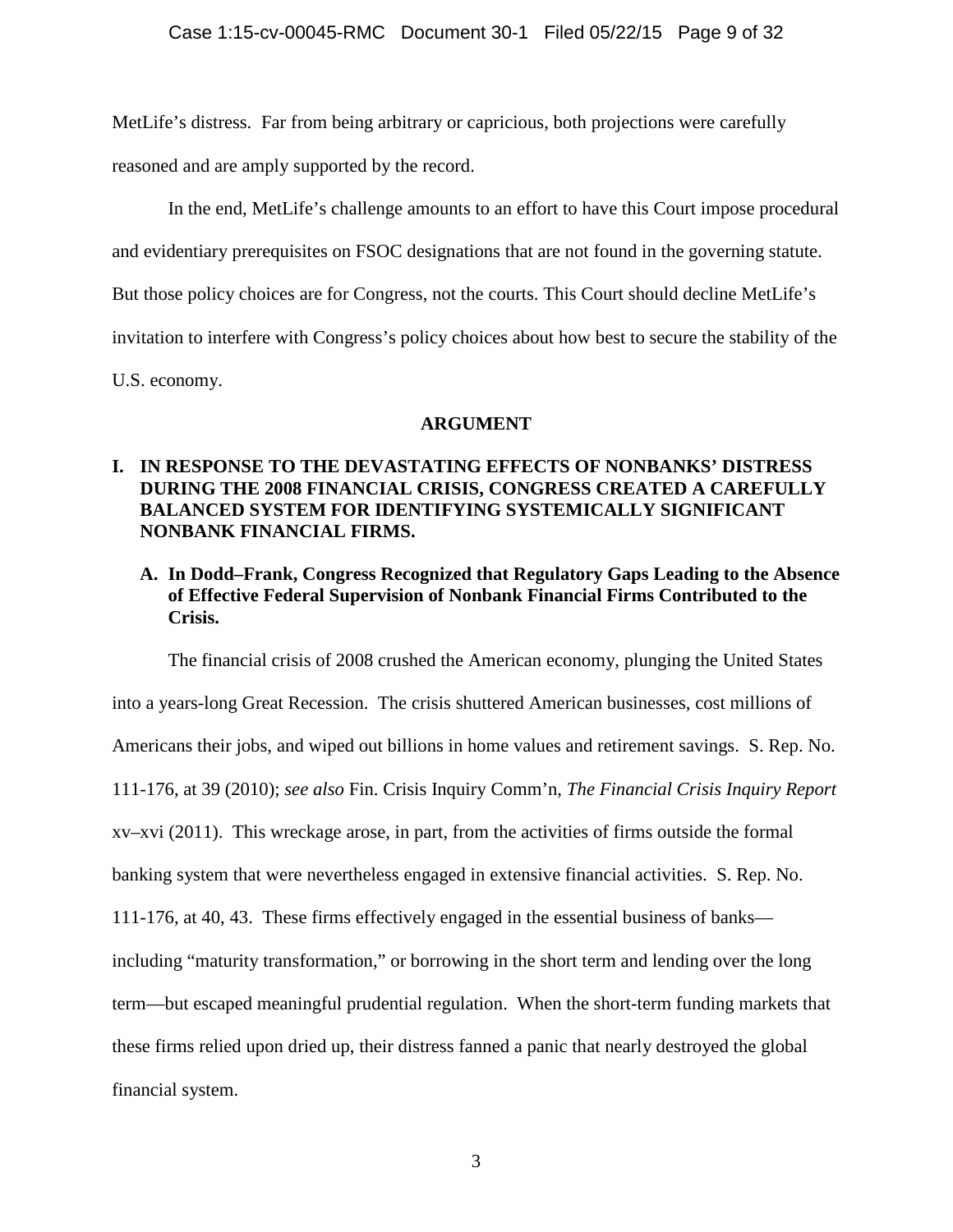#### Case 1:15-cv-00045-RMC Document 30-1 Filed 05/22/15 Page 10 of 32

The regulatory gaps that allowed these firms to evade federal oversight contributed significantly to the crisis and the harm that it caused. According to Congress, "gaps in the regulatory structure allowed . . . risks and products to flourish outside the view of those responsible for overseeing the financial system," with "[m]any major market participants . . . not subject to meaningful oversight by federal regulators." S. Rep. No. 111-176, at 43. These participants included major nonbank financial companies like AIG and Lehman Brothers. *Id*.

To address the regulatory gaps revealed by the nation's experience with AIG and Lehman, Congress created the FSOC and gave it authority to designate nonbank financial firms for Federal Reserve supervision. Unlike other federal financial regulators, whose reach is limited to specified activities or markets, Congress gave the FSOC the unique ability to "get above [other regulators'] silo-like focus, so they can look ahead of the crisis." 156 Cong. Rec. 6615 (2010) (statement of Sen. Warner). Designation, in turn, ensured that major market participants with the potential to wreak havoc on the U.S. economy would no longer be able to evade effective federal oversight.

### **B. Congress Designed the FSOC's Structure and Procedures to Ensure that Its SIFI Designations Derive from Expert, Informed, and Predictive Judgments About the Financial System.**

Congress carefully designed the FSOC's structure and procedures to ensure that its SIFI designations would be the product of an expert, informed, and deliberative process. At the same time, Congress anticipated that the FSOC's judgments would be predictive in nature. Congress understood that the FSOC—by the very nature of its responsibility for identifying nonbank firms that could contribute to the next crisis if not properly supervised––would be required to make predictions about how such firms' distress could pose a threat to financial stability.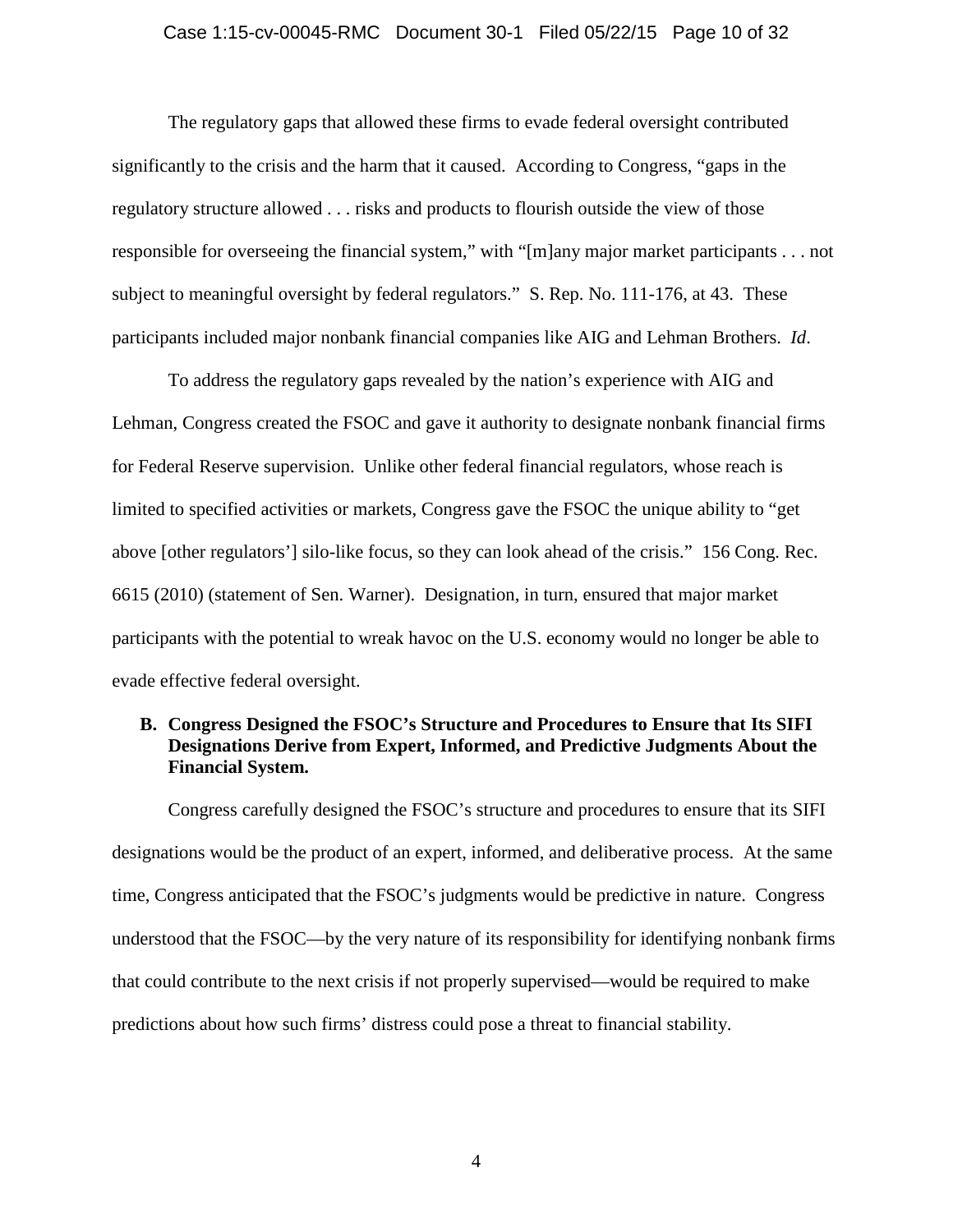*1. Congress Designed the FSOC's Structure and Procedures to Ensure Expert, Informed, and Constrained Exercise of the Designation Power.*

While debating and enacting Dodd–Frank, Members of Congress repeatedly recognized the vast and changing nature of the financial system—and the complexity of analyzing systemic risk. *See, e.g.*, *Modernizing Bank Supervision and Regulation—Part 1: Hearing Before the S. Comm. on Banking, Hous. & Urban Affairs*, S. Hrg. No. 111-109, 111th Cong. 2 (2009) (statement of Sen. Dodd). Precisely because of this complexity, Congress created the FSOC: A uniquely expert body with significant discretion to "identify risks to the financial stability of the United States" and to "respond to emerging threats to the stability of the United States financial system." 12 U.S.C. § 5322(a)(1) (2012).

The FSOC's voting members include all of the nation's top financial regulators, each the head of an agency charged with overseeing a class of financial institutions or activities, and an independent member with insurance expertise, as well as the Secretary of the Treasury as Chair. *See* 12 U.S.C. § 5321(b)(1). The Council also has nonvoting members who serve in an advisory capacity. *Id*. § 5321(b)(2). This structure builds into the FSOC deep knowledge of financial institutions across the economy, as well as competing perspectives and viewpoints.<sup>3</sup> The FSOC's composition resembles other administrative entities that have similarly weighty responsibilities—such as the National Security Council, charged with responsibility for advising the President on crucial matters of national security. 50 U.S.C. § 3021(a)–(b) (Supp. I 2013).

The FSOC's structure reflects Congress's deliberate effort to create a systemic financial regulator that would combine the expertise and diverse perspectives of distinct prudential regulators into a single, coordinated body. The Obama Administration initially proposed

<sup>3</sup> *See* Jacob E. Gersen, *Administrative Law Goes to Wall Street: The New Administrative Process*, 65 Admin. L. Rev. 689, 693–702 (2013).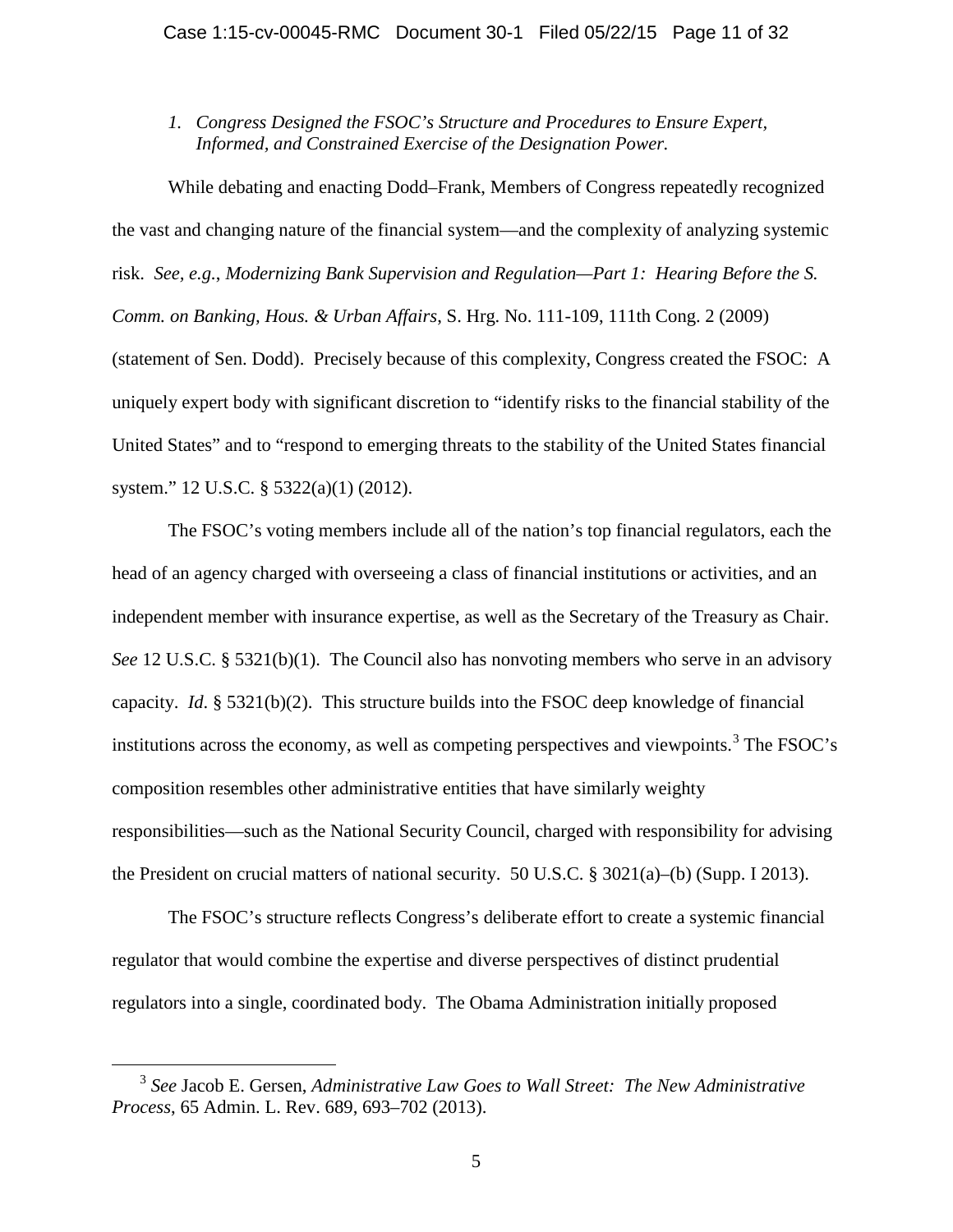#### Case 1:15-cv-00045-RMC Document 30-1 Filed 05/22/15 Page 12 of 32

creating an oversight council with only monitoring, coordinating, and advisory functions, while providing the Federal Reserve the authority to designate nonbank financial firms.<sup>4</sup> The proposal of a council with relatively limited powers triggered criticism at congressional hearings: Members of Congress and many witnesses urged that, to predict and protect against the next financial crisis, the council needed to have greater regulatory bite.<sup>5</sup>

In the end, Congress determined that the designation power should lie with a body capable of looking across the sweep of the entire financial system. Following the advice of leading financial regulators that the designation authority reflected "tremendous power" and was thus "better exercised by a council where there would be a diversity of views and some checks and balances," Congress included the heads of all major financial regulatory agencies on the Council.<sup>6</sup> Congress also guarded against arbitrary decision-making by imposing a supermajority voting requirement for SIFI designations. Such designations can only be made "on a nondelegable basis and by a vote of not fewer than 2/3 of the voting members then serving," including an affirmative vote by the Treasury Secretary. 12 U.S.C. § 5323(a)(1).<sup>7</sup> In sum, Congress made near consensus among a group of financial regulators and experts with an unprecedented diversity of perspectives a prerequisite to exercise of the FSOC's designation authority. Congress also imposed notice and hearing requirements on SIFI designations, 12

<sup>4</sup> *See Establishing a Framework for Systemic Risk Regulation: Hearing Before the S. Comm on Banking, Hous. & Urban Affairs*, S. Hrg. No. 111-297, 111th Cong. 2–3 (2009) (statement of Sen. Dodd); *The Administration's Proposal to Modernize the Financial Regulatory System: Hearing Before the S. Comm. on Banking, Hous. & Urban Affairs*, S. Hrg. No. 111-228, 111th Cong. 7 (2009) (statement of Timothy Geithner, Secretary, Dep't of the Treasury). <sup>5</sup> *See Establishing a Framework for Systemic Risk Regulation*, *supra*, at 8–9 (statement of

Mary L. Schapiro, Chairman, SEC); *id.* at 13–14 (statement of Sheila C. Bair, Chairman, FDIC);

*id.* at 40 (statement of Sen. Warner).<br><sup>6</sup> *See id.* at 17 (statement of Sheila C. Bair, Chairman, FDIC).<br><sup>7</sup> The legislative history reveals that Congress chose this procedure deliberately: The initial House version of the bill provided for SIFI designations by a simple majority vote. *See* H.R. 4173, 111th Cong. § 1103(a) (Dec. 2, 2009).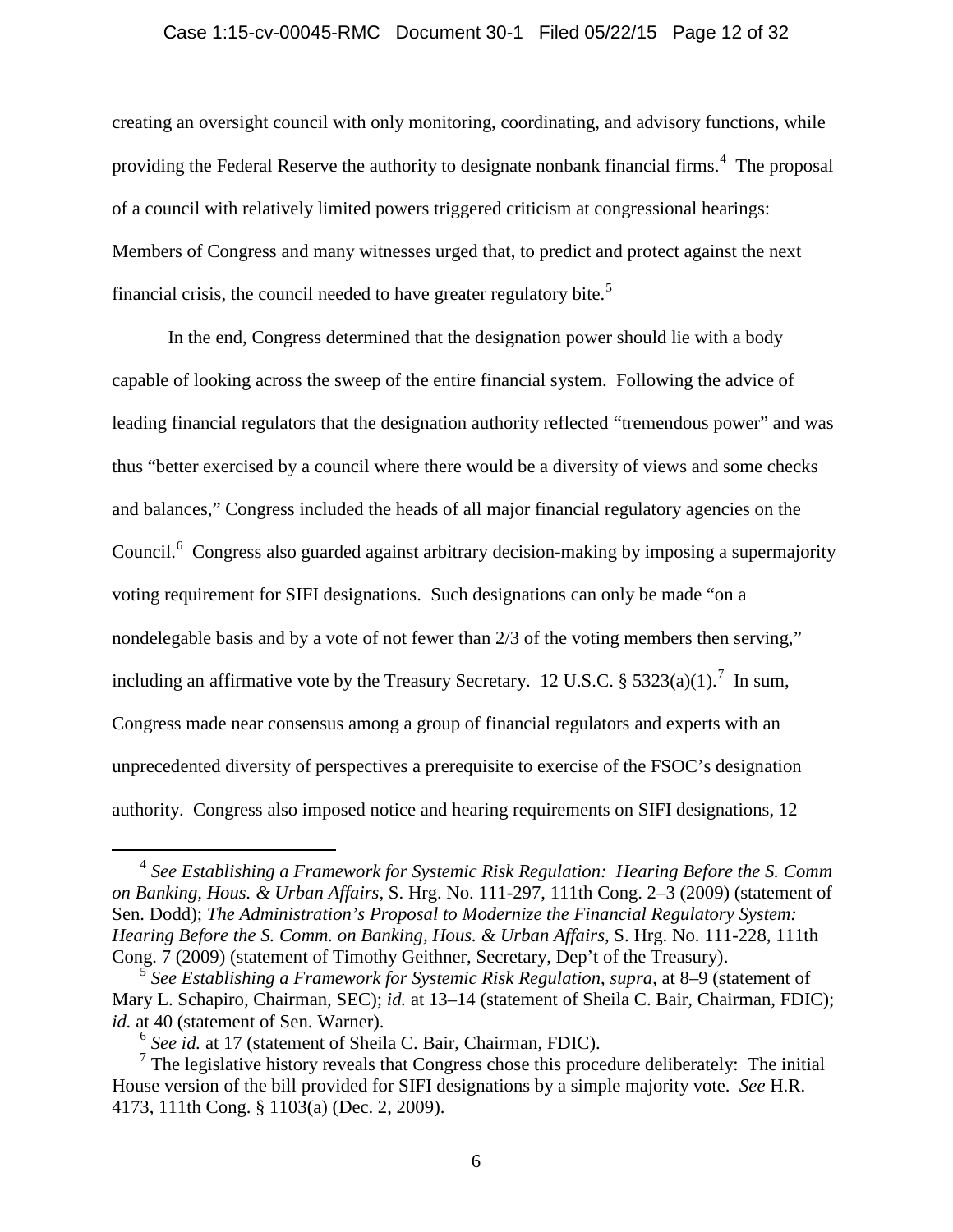#### Case 1:15-cv-00045-RMC Document 30-1 Filed 05/22/15 Page 13 of 32

U.S.C*.* § 5323(e), and required the FSOC to consult with any nonbank company's prudential regulator before determining whether the company should be subject to Federal Reserve supervision and to annually reevaluate its designation. *Id*. §§ 5323(d), (g).

# *2. Both Congress and the FSOC Recognized that SIFI Designations Would Necessarily Involve Predictive Analysis.*

Having designed an expert institution with a unique range of regulatory perspectives and extensive internal checks and balances, Congress made clear that the FSOC would often need to make predictive judgments in designating SIFIs. *See, e.g.*, 156 Cong. Rec. 6919 (2010) (statement of Sen. Dodd); 155 Cong. Rec. 30,828 (2009) (statement of Rep. Kanjorski) (Dodd- Frank allows designation for nonbanks "that are so large, interconnected, or risky that their collapse would put at risk the entire American economic system, even if those firms currently appear to be well-capitalized and healthy.").

The text of Dodd-Frank is clear that the designation process will involve a predictive judgment, authorizing the FSOC to designate nonbank financial companies whose distress "*could* pose a threat to the financial stability of the United States." 12 U.S.C. § 5323(a)(1) (emphasis added). More generally, Congress described the duties of the Council to include "requir[ing] supervision . . . for nonbank financial companies that *may* pose risks to the financial stability of the United States." *Id.* § 5322(a)(2)(H) (emphasis added). Notably, Congress did not require the FSOC to show that a designated firm's distress *would* pose a threat to financial stability, although Congress did impose that evidentiary burden as a condition for other regulatory actions authorized by Dodd–Frank.<sup>8</sup>

<sup>8</sup> *See, e.g.*, Dodd–Frank § 722(h) (amending the Commodity Exchange Act, 7 U.S.C. § 1b, to permit the Secretary of the Treasury to exempt foreign exchange contracts from Dodd–Frank's swaps-clearing mandate only after the Secretary considers, *inter alia*, "whether the required trading and clearing of [those contracts] *would* create systemic risk . . . or threaten the financial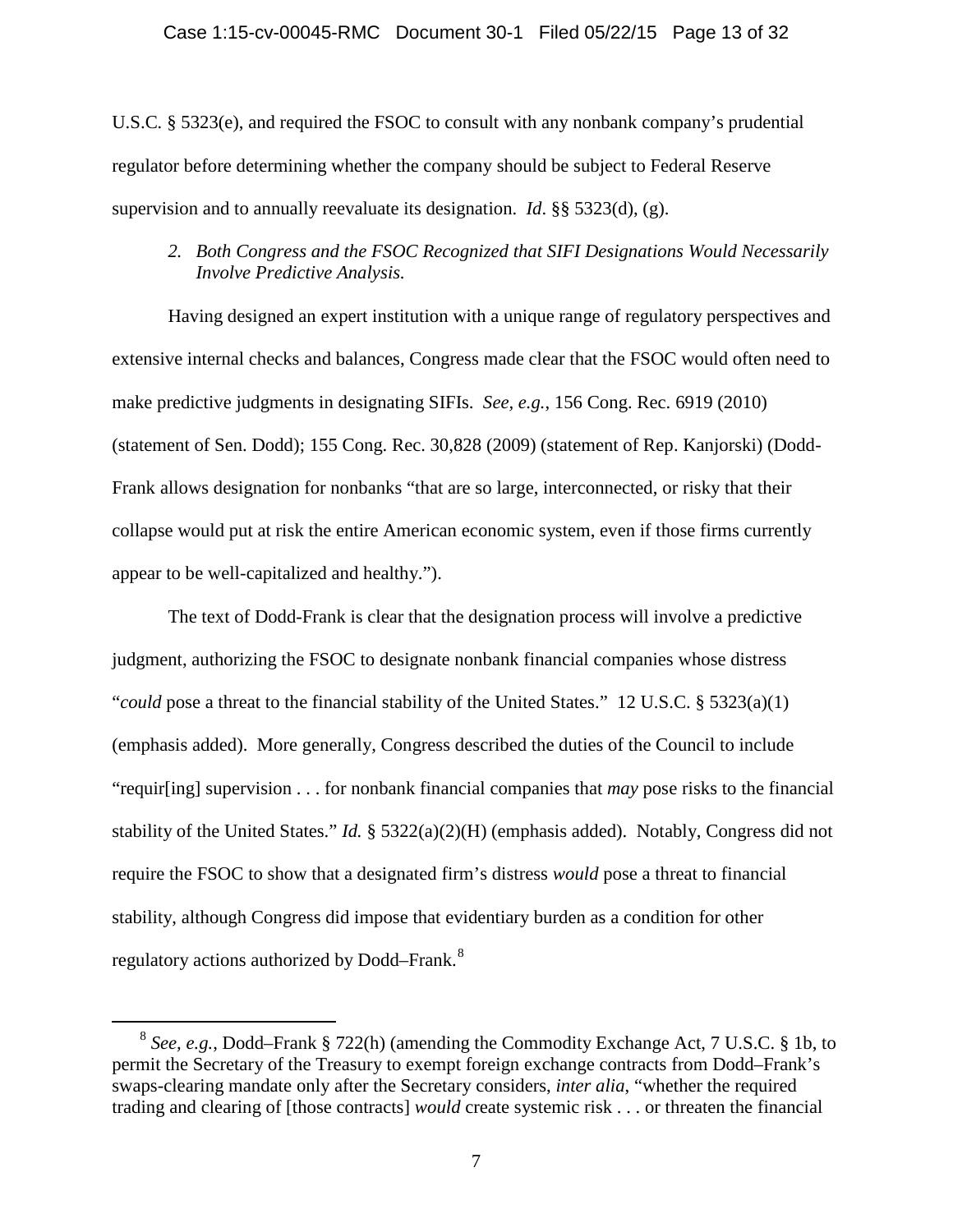#### Case 1:15-cv-00045-RMC Document 30-1 Filed 05/22/15 Page 14 of 32

It is unsurprising that Congress chose conditional, predictive language when describing the standard for SIFI designations. Assessing the systemic effects of distress at large financial firms requires regulators to forecast how millions of market participants might respond to the news that a major market participant may not be able to meet its obligations. The agency must then in turn predict how market participants might respond to *other participants'* reactions to this information.<sup>9</sup> Moreover, the regulator must conduct this assessment for a broad range of potential states of the world: Those where the institution's failure leads to cascading failures of other institutions, for example, as contrasted with those where the institution's failure stands alone. That is why Congress required that FSOC show only that a nonbank firm's distress "*could* pose a threat to the financial stability of the United States" in order to designate that firm for Federal Reserve supervision. Consistent with Congress's direction, the Council's designation process anticipates that the analysis underlying a designation will be predictive and enables the FSOC to consider a wide range of data and analyses before reaching its decision.<sup>10</sup>

stability of the United States" (emphasis added)). The Treasury Department has already issued an exemption for foreign exchange contracts under this provision, and it was careful to describe its evidentiary basis in the terms Congress required. Determination of Foreign Exchange Swaps and Foreign Exchange Forwards under the Commodity Exchange Act, 76 Fed. Reg. 25,774, at 25,775, 25,777 (May 5, 2011) (finding that these contracts "*would* mitigate the relevant risks" and that "requiring clearing [of the contracts] *would* disrupt the existing settlement process" (emphases added)).

<sup>9</sup> Congress's recognition of the predictive nature of the designation process is consistent with recent academic literature emphasizing the dynamic nature of financial regulation as a limit on what agencies can and should be required to know before making regulatory choices. *See, e.g.*, John C. Coates IV, *Cost-Benefit Analysis of Financial Regulation: Case Studies and Implications*, 124 Yale L.J. 882, 1011 (2015); Jeffrey N. Gordon, *The Empty Call for Cost- Benefit Analysis in Financial Regulation*, 43 J. Legal Stud. (Special Issue) 351, 366–67 (2014).

<sup>10</sup> *See* Authority To Require Supervision and Regulation of Certain Nonbank Financial Companies, 77 Fed. Reg. 21,637, 21,645 (Apr. 11, 2012) (codified at 12 C.F.R. pt. 1310) (requiring the Council to conduct "robust analysis of the *potential* threat that . . . nonbank financial companies *could* pose to U.S. financial stability" and allowing it to consider "information obtained directly from the nonbank financial company"); Fin. Stability Oversight Council, *Supplemental Procedures Relating to Nonbank Financial Company Determinations* 2-3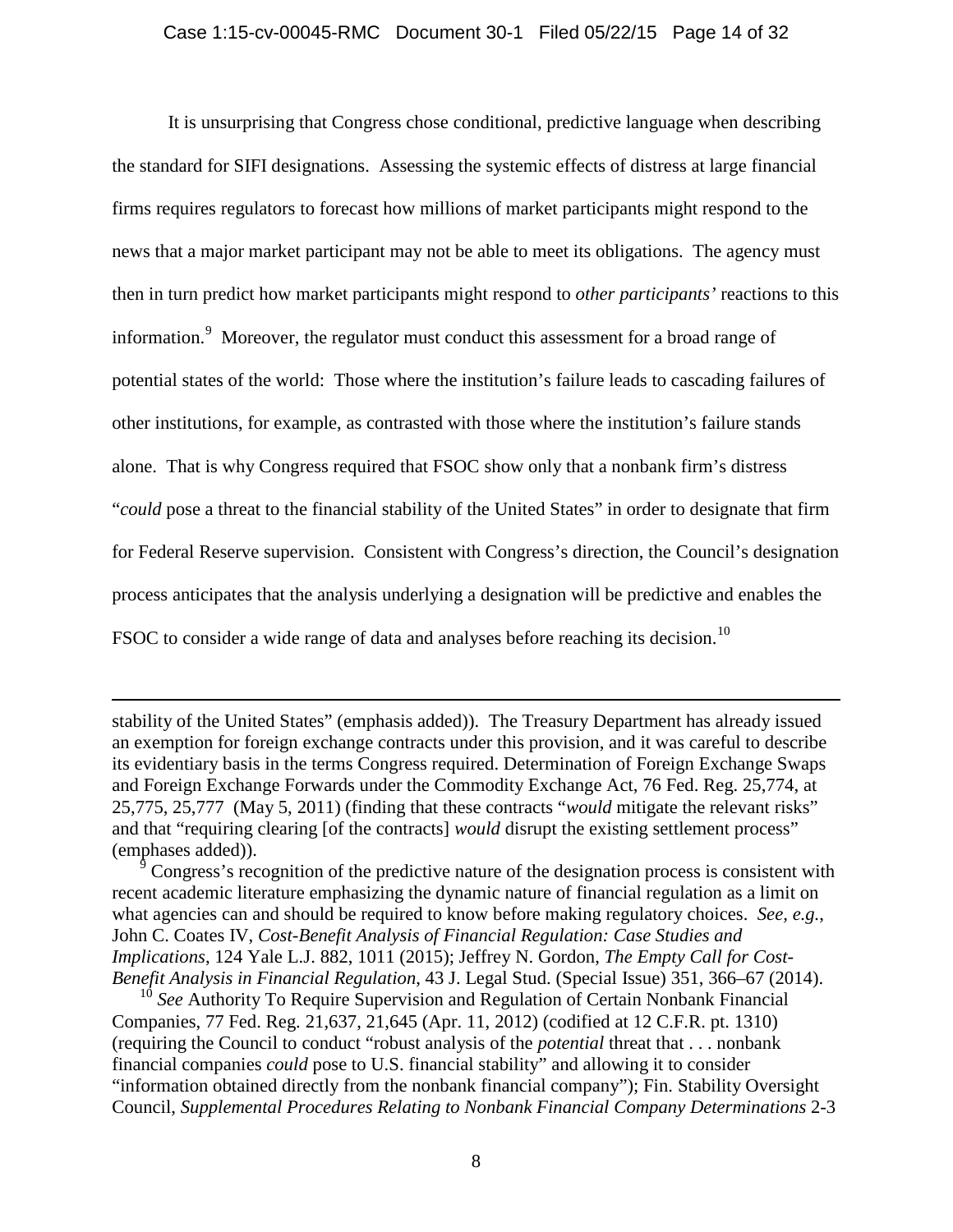### **C. The FSOC's Designation Authority Is Particularly Important in Light of Restrictions Congress Has Imposed on Strategies that Federal Regulators Used During the 2008 Financial Crisis.**

At the same time that Congress gave the FSOC significant power to anticipate and prevent future financial instability through the SIFI designation process, Congress also limited the tools that federal financial regulators had used in 2008 to address the financial crisis. As a result, impairment of the FSOC's designation authority would not only create a gap in the federal government's ability to anticipate future financial crises—it would do so at a time when financial regulators have fewer tools at their disposal to remediate failure.

For example, in the days following Lehman's bankruptcy in 2008, the Federal Reserve lent billions of dollars that provided critical liquidity to AIG to prevent a nonbank failure that would have devastated the U.S. economy. Fin. Crisis Inquiry Comm'n, *supra*, at 347–52. Dodd–Frank, however, curtails the Federal Reserve's authority to lend to individual firms in this way. 12 U.S.C. § 343(3)(A). Similarly, the failure of another systemically significant nonbank company, Bear Stearns, in early 2008 presaged the financial crisis that followed. That firm's orderly acquisition by J.P. Morgan was made possible by emergency Federal Reserve lending to an entity that acquired toxic assets then held by Bear Stearns. Fin. Crisis Inquiry Comm'n, *supra*, at 289–90. But the Federal Reserve's authority to take similar actions in the future was significantly constrained by Dodd-Frank. *See* 12 U.S.C. §§ 343(3)(A), 343(3)(B)(iv), (C) (requiring any such lending to be "broad-based," rather than transactional, and requiring approval from the Secretary of the Treasury and disclosure to Congress in the event that the Federal Reserve engages in such lending).

<sup>(2015)</sup> (permitting companies potentially subject to designation to submit written materials to the FSOC).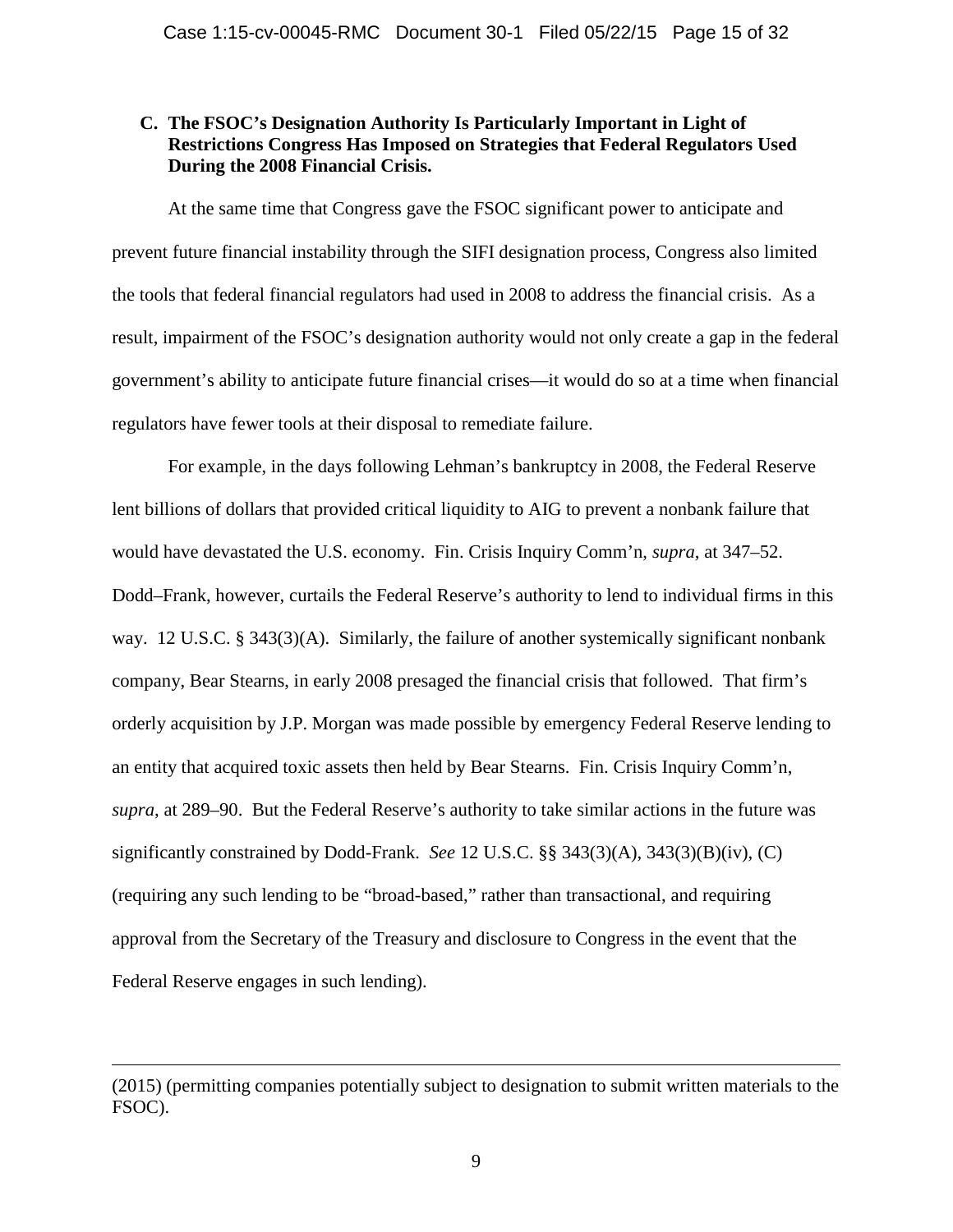In sum, Congress chose to replace many of the authorities that federal regulators used in 2008, which targeted the *ex post* implications of nonbank firm failures, with the FSOC and its power to identify nonbank firms for regulatory scrutiny *ex ante*. Congress thereby made the FSOC's SIFI designation authority critical to ensuring the nation's economic stability.

# **II. CONGRESS LIMITED JUDICIAL REVIEW OF FSOC SIFI DESIGNATIONS TO A HIGHLY DEFERENTIAL ARBITRARY AND CAPRICIOUS STANDARD, WHICH IS EASILY MET HERE.**

The statutory system that Congress created to protect the nation's economic stability thus depends on expert and predictive judgments collectively reached by the nation's top financial regulators. Although Congress provided for judicial review of SIFI designations, it made clear that the courts should play a limited role. The highly deferential arbitrary and capricious standard Congress established for SIFI designations is easily met here. The FSOC's designation of MetLife was carefully considered and well-reasoned, and its explanation for MetLife's systemic financial importance is amply supported by the record and by academic research.

# **A. Congress Limited Judicial Review of FSOC SIFI Designations to a Highly Deferential Arbitrary and Capricious Standard.**

In providing the FSOC with its critical authority to designate nonbank financial companies as SIFIs, Congress specified that judicial review of the FSOC's SIFI designations would be "limited to whether the final determination . . . was arbitrary and capricious." 12 U.S.C. § 5323(h) (2012). Such review, it has long been established, is "narrow" and very deferential to the agency's conclusions. *Motor Vehicle Mfrs. Ass'n of the U.S. v. State Farm Mut. Auto. Ins. Co.*, 463 U.S. 29, 43 (1983); *see also Rural Cellular Ass'n v. FCC*, 588 F.3d 1095, 1105 (D.C. Cir. 2009). As the Supreme Court has explained, "[a] court is not to substitute its judgment for that of the agency." *State Farm*, 463 U.S. at 43. Rather, agency action is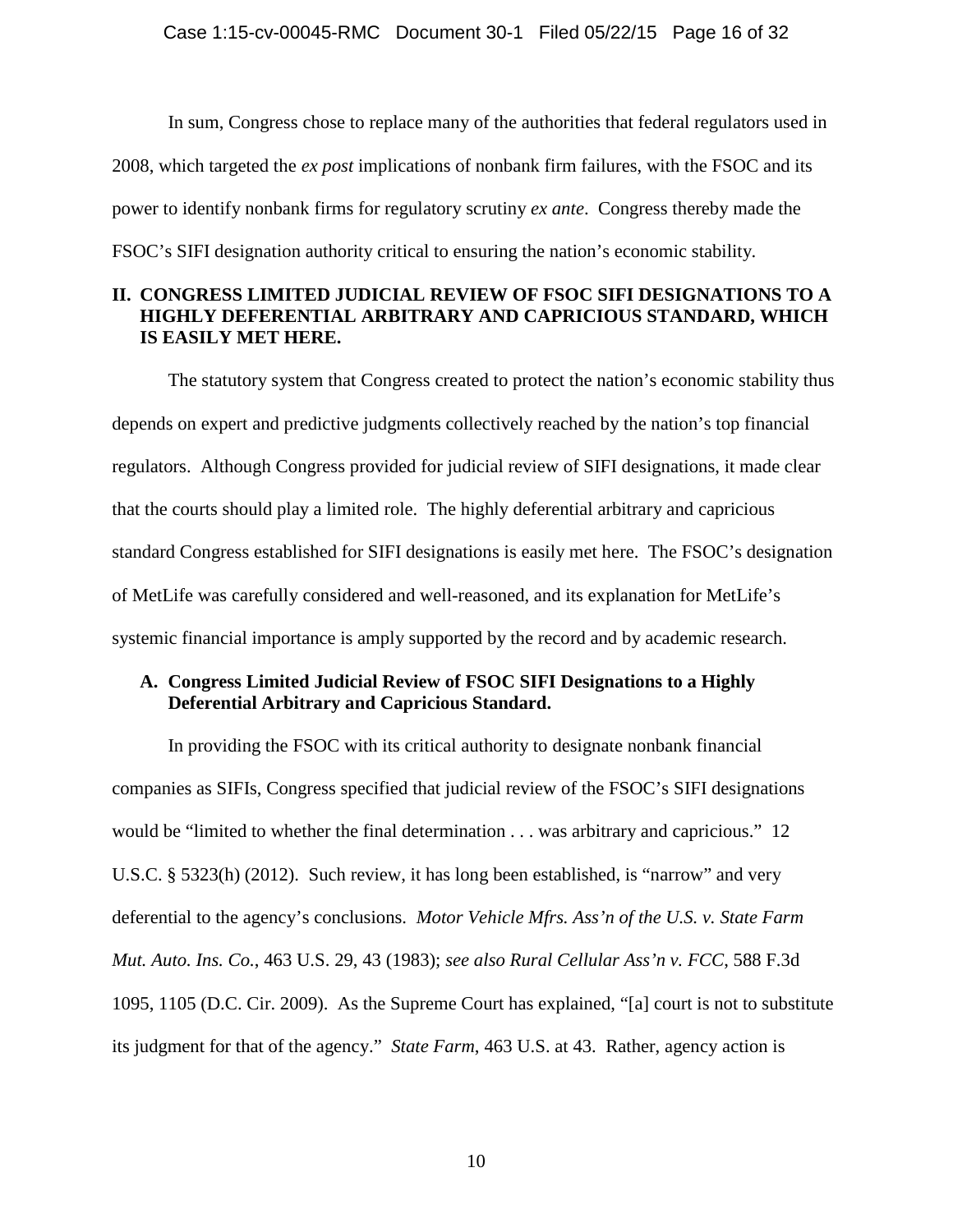#### Case 1:15-cv-00045-RMC Document 30-1 Filed 05/22/15 Page 17 of 32

normally "entitled to a presumption of regularity." *Citizens to Pres. Overton Park, Inc. v. Volpe*, 401 U.S. 402, 415 (1971).

While arbitrary and capricious review is always deferential, it is even more so here for four reasons. *First*, "the decision under review requires expert policy judgment of a technical, complex, and dynamic subject." *Cablevision Sys. Corp. v. FCC*, 597 F.3d 1306, 1311 (D.C. Cir. 2010). As the D.C. Circuit has long held, "[a]gency determinations based upon highly complex and technical matters" are entitled to great deference. *Domestic Sec., Inc. v. SEC*, 333 F.3d 239, 248 (D.C. Cir. 2003) (quoting *Appalachian Power Co. v. EPA*, 251 F.3d 1026, 1035 (D.C. Cir. 2001)) (internal quotation marks omitted). Few agency decisions are more technical, or involve more complex economic judgments, than the FSOC's task of determining whether "material financial distress at the U.S. nonbank financial company, or the nature, scope, size, scale, concentration, interconnectedness, or mix of the activities of the U.S. nonbank financial company, could pose a threat to the financial stability of the United States." 12 U.S.C.  $§$  5323(a)(1).

*Second*, particularly deferential review is warranted here because the judgment under review is fundamentally predictive in nature. *See Rural Cellular Ass'n*, 588 F.3d at 1105. "In circumstances involving agency predictions of uncertain future events, complete factual support in the record for the [agency's] judgment or prediction is not possible or required." *Id.* (quoting *Melcher v. FCC*, 134 F.3d 1143, 1151 (D.C. Cir. 1998)) (internal quotation marks omitted)). This is because "a forecast of the direction in which future public interest lies necessarily involves deductions based on the expert knowledge of the agency." *Id.* (quoting *Melcher*, 134 F.3d at 1151) (internal quotation marks omitted); *see also BellSouth Corp. v. FCC*, 162 F.3d 1215, 1221 (D.C. Cir. 1999) (quoting *Melcher*, 134 F.3d at 1152) ("When . . . an agency is

11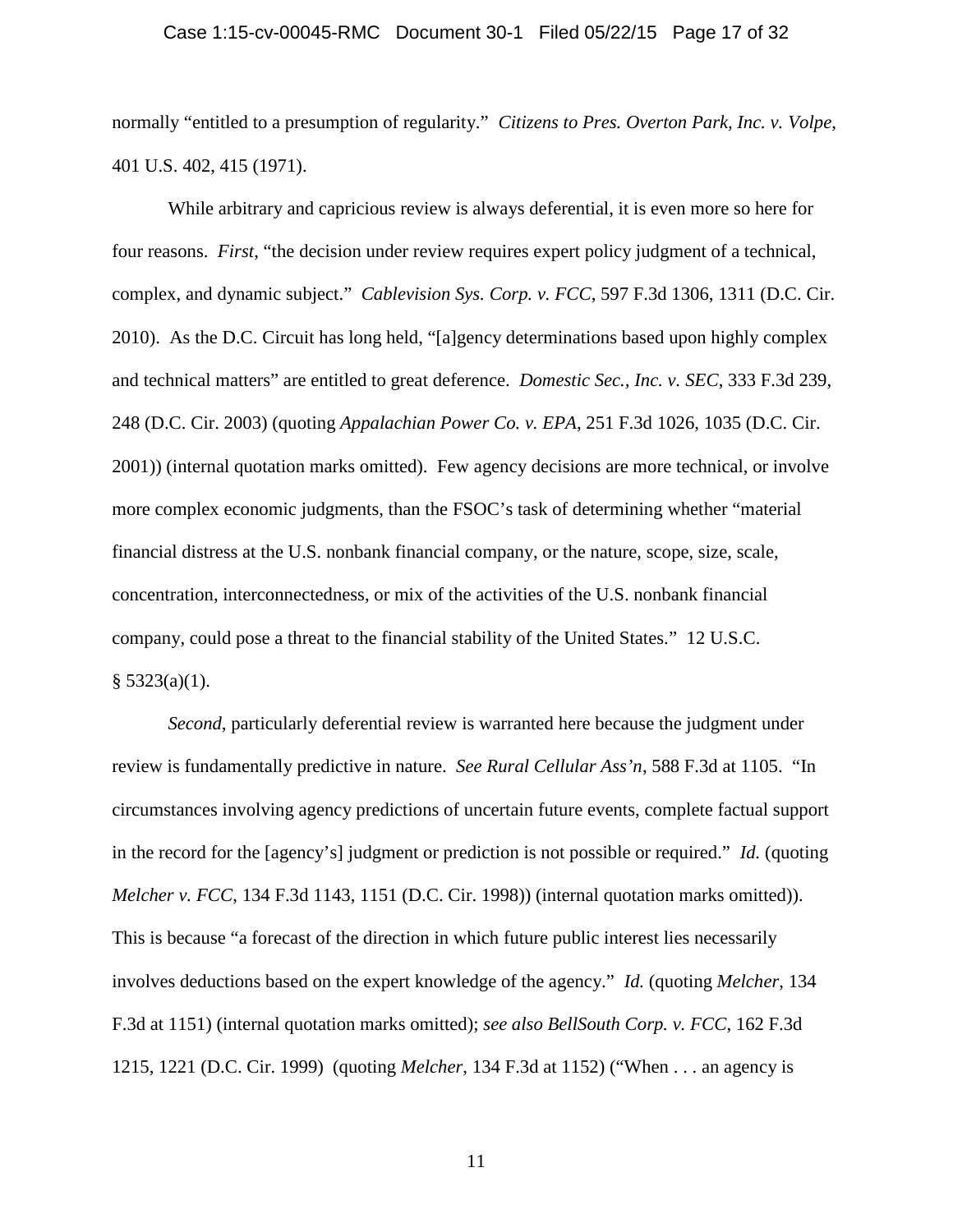#### Case 1:15-cv-00045-RMC Document 30-1 Filed 05/22/15 Page 18 of 32

obliged to make policy judgments where no factual certainties exist or where facts alone do not provide the answer, our role is more limited; we require only that the agency so state and go on to identify the considerations it found persuasive.").

*Third*, judicial review is only one of the many mechanisms that Congress used to guard against arbitrary SIFI designations. Congress carefully designed the FSOC to be a broadly expert body, one that would harness the major financial regulatory agencies' deep area-specific expertise into a single Council that would be free of parochial bias and able to identify threats to the financial system as a whole. The FSOC's unusual structure and design, as well as its voting procedures, ensure that SIFI determinations are informed by extensive financial expertise, incorporate diverse regulatory perspectives, and reflect supermajority support among the nation's leading financial regulators.

*Fourth* and finally, Congress's choice to limit judicial review of SIFI designations contrasts strikingly with its approach in other financial regulatory contexts, such as that of the Securities and Exchange Commission ("SEC"). There the D.C. Circuit has held that statutory language obliging the SEC to consider "the effect of a new rule upon efficiency, competition, and capital formation," 15 U.S.C. §§ 78c(f), 78w(a)(2), 80a-2(c), imposes a "*unique* obligation" on the agency's evidentiary burden before the courts. *Business Roundtable v. SEC*, 647 F.3d 1144, 1148 (D.C. Cir. 2011) (emphasis added). Here, Congress imposed no such obligation, instead charging the FSOC with using its expert judgment to examine the potential for a particular company to threaten the financial stability of the United States based on a range of factors, with its ultimate determination subject only to "arbitrary and capricious" review. 12 U.S.C. § 5323(h).

12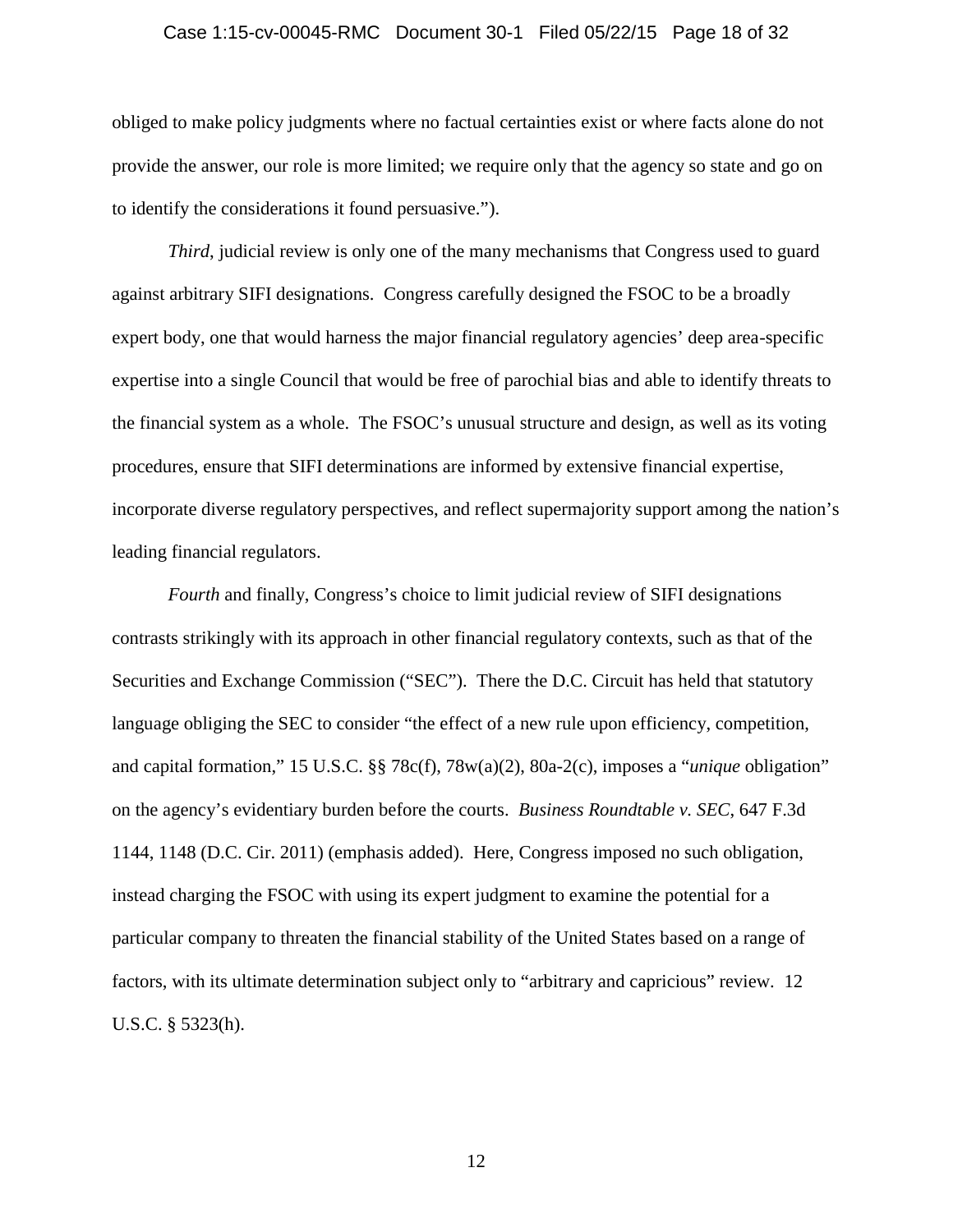### **B. The FSOC's Designation of MetLife Easily Meets the Deferential Standard of Review Applicable Here.**

The FSOC's determination that material financial distress at MetLife could pose a threat to the financial stability of the United States easily survives the deferential arbitrary and capricious standard of review applicable here. The FSOC provided two bases for its determination. First, it concluded that both institutional and retail financial-market participants' exposures to MetLife could cause material financial distress at MetLife to threaten U.S. financial stability. Second, it found that asset liquidations resulting from MetLife's financial distress could also pose such a threat. Both of these bases are amply supported by the record in this case. They are also supported by broader academic research. Moreover, they reflect exactly the sort of expert judgment that Congress charged the FSOC with making. Indeed, the objections that MetLife is attempting to litigate here demonstrate the importance of great deference to the nation's sole regulatory body with a view of the full sweep of financial markets.

# *1. The FSOC Properly Concluded that MetLife's Financial Distress Could Threaten U.S. Financial Stability Through Market Participants' Significant Exposure to MetLife.*

*Institutional investors.* The Council found that large financial institutions—the pension funds, money market funds, large banks, and large insurers that are critical to so many financial markets—have significant exposures to MetLife both because of MetLife's role as a guarantor of investments throughout the economy and because of MetLife's own capital-market activities.

As to MetLife's role as a guarantor, the Council's analysis shows that the company directly or indirectly guarantees the value of more than \$100 billion of investments for large institutions. *See* Fin. Stability Oversight Council, *Notice of Final Determination and Statement of the Basis for Financial Stability Oversight Council's Final Determination Regarding MetLife,*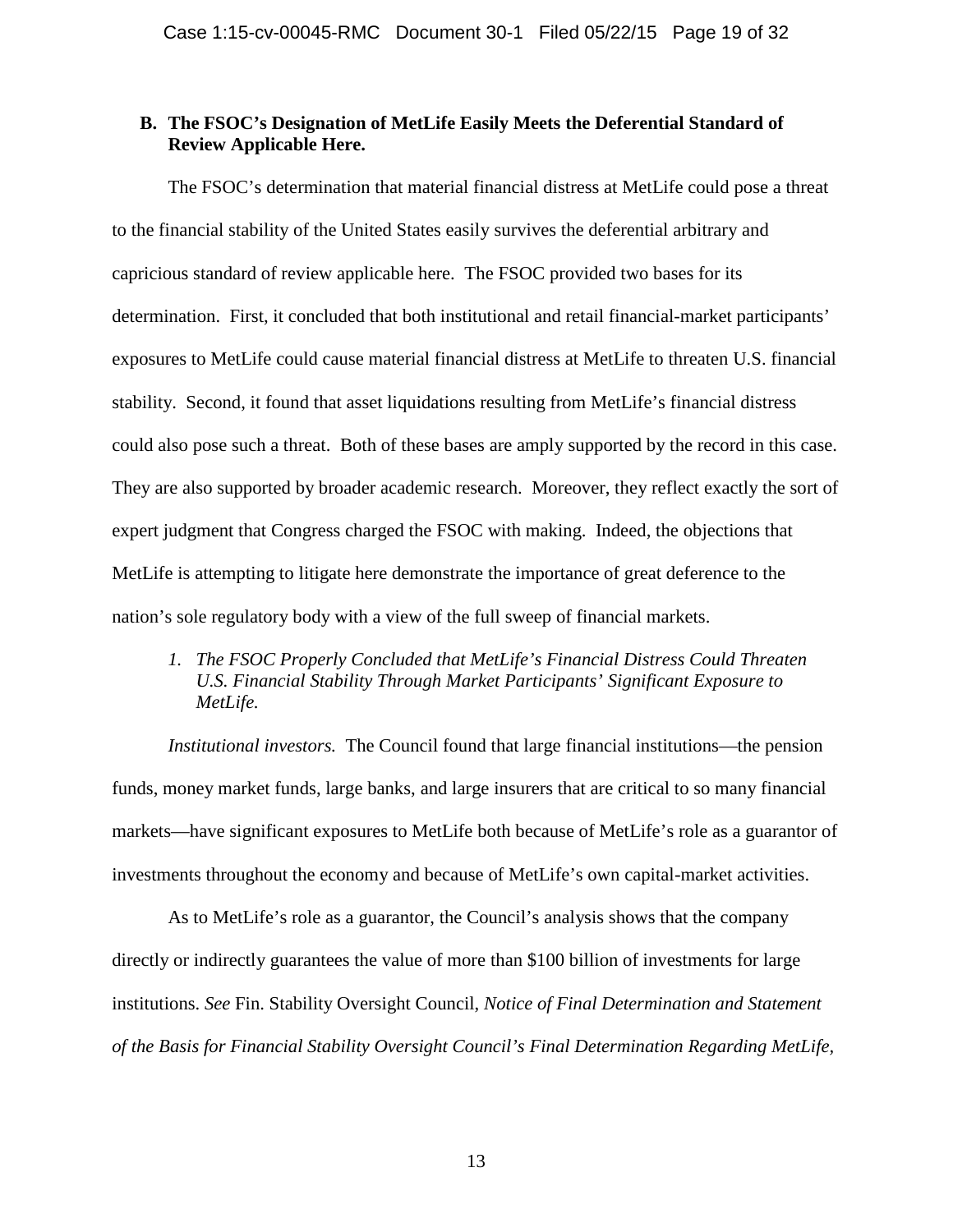*Inc.* 11–12, 75–76 (Dec. 18, 2014) [hereinafter Final Basis<sup>11</sup>] (describing and quantifying MetLife guarantees). MetLife thus provides institutional investors with critical protection in the event of a significant drop in their investments' value. If MetLife were to experience material financial distress, this important backstop would be compromised, leading to broader financial instability. *See id.* at 86 (stating that although "a large portion of MetLife's institutional products are in separate accounts," "the guarantees for these products are obligations of the general account and therefore reliant on MetLife's financial strength"). The consequences of such instability could be significant because material financial distress at MetLife is unlikely to occur in a vacuum. Rather, distress at MetLife is likely to occur in the context of broader market stress—at the very moment when institutional investors and their fiduciaries would most be in need of MetLife's guarantees.

The record equally supports the FSOC's conclusions regarding institutional exposures to MetLife's capital markets activities. As the FSOC found, institutional investors will suffer greatly if MetLife is unable to repay what it has borrowed. Institutional investors, large financial institutions and others own more than \$130 billion of MetLife's debt.<sup>12</sup> It is clear that MetLife's failure would impose losses on these investors that could pose a threat to the financial stability of the United States.

Even more striking than the aggregate size of MetLife's debt is that MetLife finances so much of its activities through short-term borrowing that must be repaid or refinanced in the near

 $11$  This brief cites the previously non-public Final Basis, which was provided to undersigned *Amici* by the FSOC on May 13, 2015, with redactions that had been made by MetLife.

<sup>&</sup>lt;sup>12</sup> *See id.* at 98 & tbl. 8 (summarizing MetLife's financing structure). This figure was calculated by taking the total amount of capital-market exposure to MetLife described in Table 8 of the Final Basis and deducting MetLife's market capitalization as of June 30, 2013, the date of the data provided in that Table. Thus, the figure includes certain contingent liabilities included in the values described in Table 8.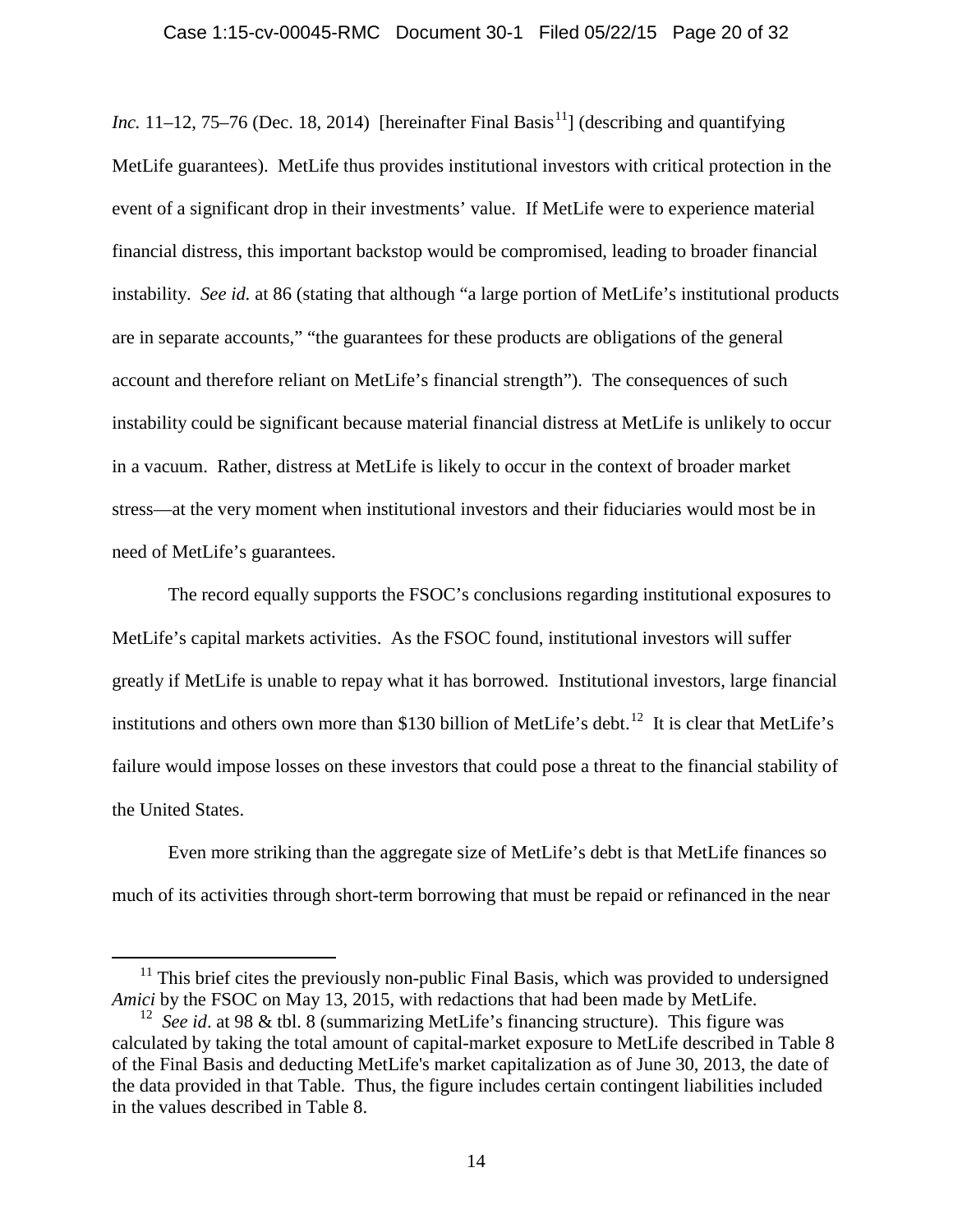#### Case 1:15-cv-00045-RMC Document 30-1 Filed 05/22/15 Page 21 of 32

term. *See id.* at 101 & tbl. 9 (classifying only \$18.6 billion of MetLife's \$56.1 billion in debt as "long-term" debt). Such short-term borrowing is commonly financed by money-market funds ("MMFs"), and the FSOC's analysis shows that MMFs hold more than \$4 billion in MetLife's short-term borrowings. *See id.*, at 110 & tbl. 13. MMF investors view MMFs as a low-risk investment and rely heavily on their ability to redeem their MMF shares for no less than one dollar per share at any time.<sup>13</sup> But the FSOC found that, should MetLife experience material financial distress, anywhere from eleven to as many as *sixty-five* MMFs could "break the buck" and go below that critical one dollar per share level. *See id.* at 111 & fig. 6 (showing that, as of 2013, sixty-five MMFs could break the buck if MetLife's debt securities lost 100% of their value, and that eleven funds could do so if MetLife's debt securities lost just 15% of their value).

This finding is notable for two reasons. *First*, it is eerily familiar: In 2008, the failure of a nonbank financial firm to which MMFs had provided short-term lending—in that case, Lehman Brothers—led to fear that MMFs might "break the buck," contributing to a broad panic among investors, who withdrew \$300 billion from MMFs in the days following Lehman's bankruptcy.<sup>14</sup> That panic, or "run," on MMFs resulted in significant instability throughout the financial system, and helped to freeze credit markets for financial and real-economy firms alike. The run was stopped only by an unprecedented, multi-trillion-dollar government guarantee on MMFs, which dwarfed better-known efforts like the Troubled Asset Relief Program in size and scope. *Second,* as recent scholarship in this area has noted, tepid post-crisis attempts to reform MMFs provide

<sup>13</sup> *See, e.g.*, Richard Scott Carnell, Jonathan R. Macey & Geoffrey P. Miller, *The Law of Banking and Financial Institutions* 604–10 (4th ed. 2009) (describing MMFs as a functional "substitute" for federally insured checking accounts); *see also* Marcin Kacperczyk & Philipp Schnabl, *How Safe Are Money Market Funds?*, 128 Q.J. Econ. 1073, 1074 (2013) (noting that, before the 2008 financial crisis, "investors regarded money funds as a low-risk investment that was almost as safe as cash").

<sup>14</sup> *See, e.g.*, Kacperczyk & Schnabl, *supra*, at 1.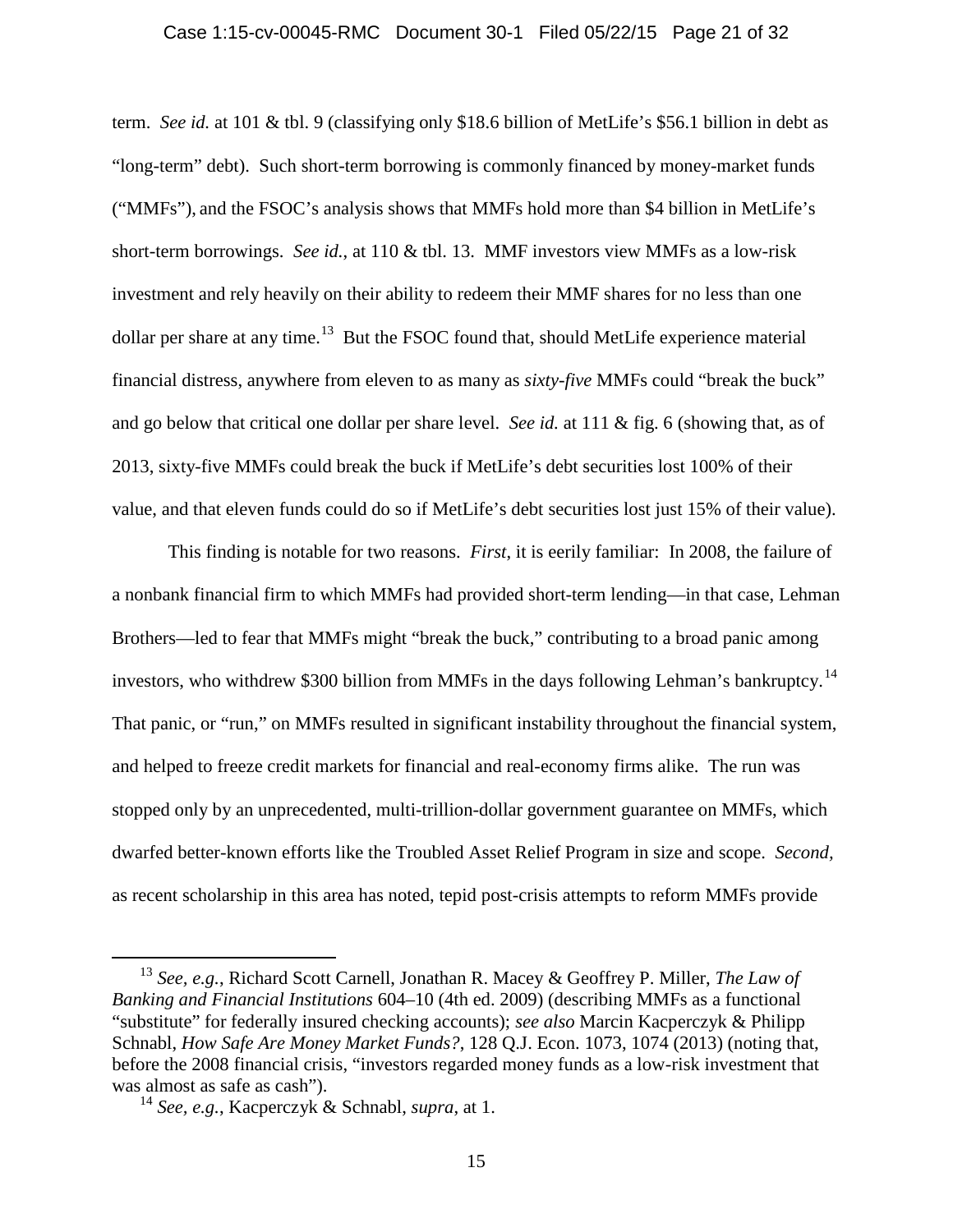#### Case 1:15-cv-00045-RMC Document 30-1 Filed 05/22/15 Page 22 of 32

little assurance that such a run could not occur again.<sup>15</sup> The record thus supports FSOC's conclusion that material financial distress at MetLife could threaten the stability of the U.S. financial system through institutional investor exposures.

*Retail customers.* The record also supports the FSOC's conclusion regarding retail customers. MetLife has more than fifty million U.S. insurance customers and over \$275 billion in general account insurance liabilities. Should MetLife face material distress, these customers would face the unprecedented possibility that their insurer, one of the nation's largest, would be unable to meet policyholder demands for cash.

Legal and economic barriers that deter policyholders from surrendering their policies for cash, or borrowing against their policies, could mitigate the strain on *MetLife's* resources in the event of its distress, as MetLife contends. Compl. 28–30. But it does not follow that these barriers would limit or avoid the *systemic* consequences of MetLife's inability to meet policyholders' demands for cash.<sup>16</sup> To the contrary, policyholders who face the possibility that MetLife might fail, and who cannot easily exchange claims on MetLife for cash, can be expected to seek other sources of liquidity at precisely the moment when the financial system is under stress. Nor should we expect policyholders simply to be able to substitute into insurance products provided by MetLife's competitors under the extraordinary circumstances that would accompany MetLife's distress. As the FSOC concluded, distress at a firm of MetLife's size and

<sup>15</sup> *See* Jeffrey N. Gordon & Christopher M. Gandia, *Money Market Funds Run Risk: Will Floating Net Asset Value Fix the Problem?*, 2014 Colum. Bus. L. Rev. 313, 326–29 (providing empirical evidence suggesting that the SEC's principal reforms in this area are unlikely to address some causes of the 2008 MMF panic).

<sup>&</sup>lt;sup>16</sup> Nor, as the Council concluded, does it follow that these economic barriers will prevent many policyholders from surrendering their policies in sufficiently uncertain circumstances. Final Basis, *supra*, at 169 ("Depending on the circumstances, the unknown costs of retaining a policy could be larger than the known costs of surrendering a policy.").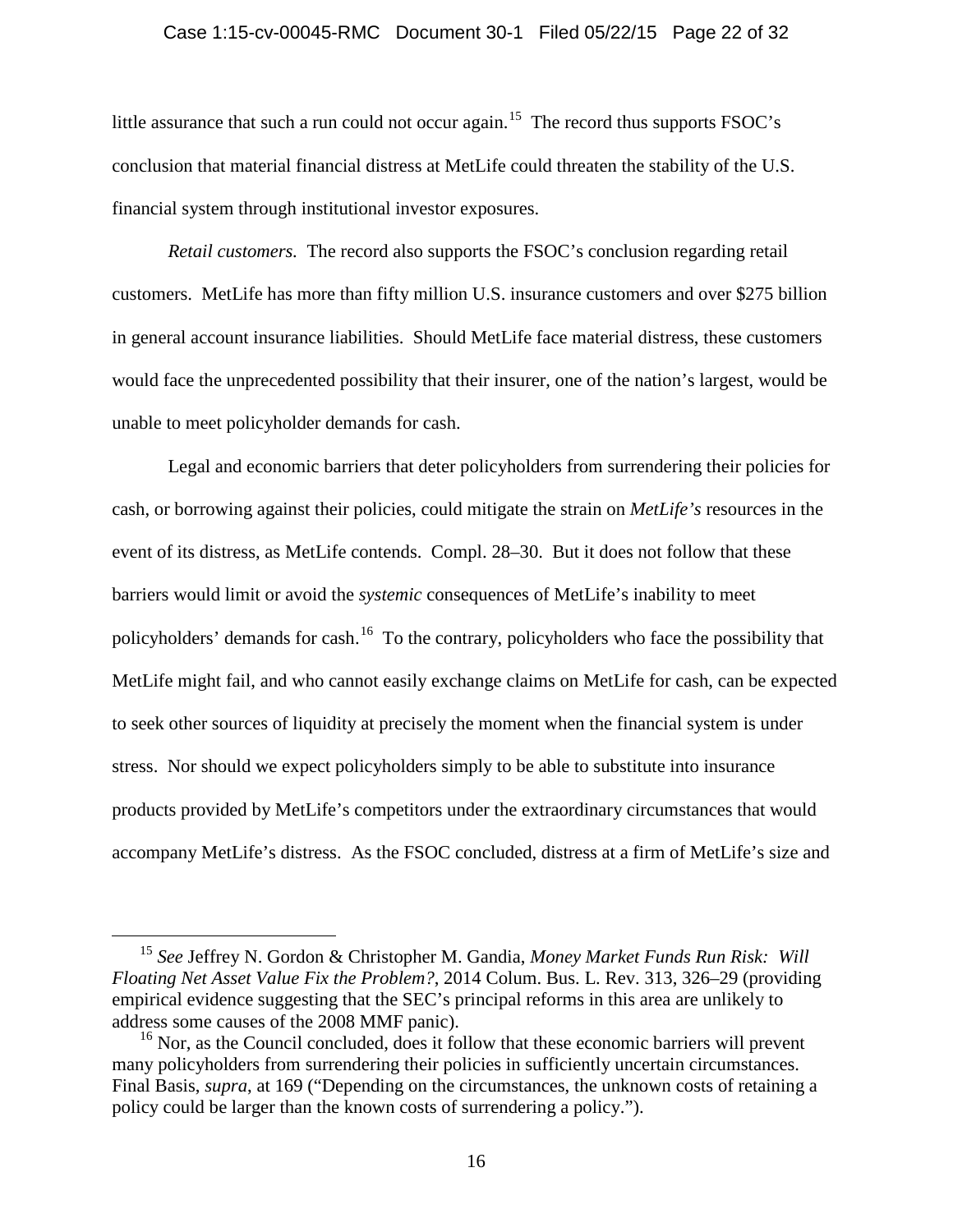#### Case 1:15-cv-00045-RMC Document 30-1 Filed 05/22/15 Page 23 of 32

scope could lead consumers to doubt the "financial strength . . . of the broader industry." Final Basis, *supra*, at 91.

MetLife maintains that any systemic consequences of its inability to meet policyholder cash demands could be mitigated by state guaranty associations ("GAs")—*i.e*., entities funded by assessments on insurance policies that cover benefit payments in the case of an insurer's failure. But a failure of an insurer of MetLife's vast size would test the limits of the GAs' financial and operational resources, exposing policyholders to losses beyond those limits.

As to the GAs' capacity to cover the full financial scope of policyholders' exposure, as the FSOC correctly pointed out the amount of coverage GAs provide to policyholders varies a great deal by policy type, ranging from as little as \$100,000 to as much as \$500,000. *See* Final Basis, *supra*, at 89 n.452. In some cases, therefore, GAs would not cover all losses. And even if the GAs could and did cover all policyholder losses arising from distress at MetLife, their resources could be so depleted as to leave them unable to respond to losses were another insurer to fail—again, at the precise moment when such a failure might be most likely. *See id.* at 94 ("MetLife's liquidation could leave the GAs with little capacity to respond to the failure of other large or mid-size insurers.").

More importantly, it is doubtful that the various state GAs have the operational capacity to handle distress at a firm of MetLife's scale and scope. The GAs would have to manage a situation of dazzling complexity involving the resolution of dozens of insurance subsidiaries. True, the National Organization of Life and Health Insurance Guaranty Associations ("NOLHGA"), a voluntary association of state GAs, historically has coordinated resolution efforts among the GAs. *See* Compl. 30. But each state GA participates in such a resolution on a

17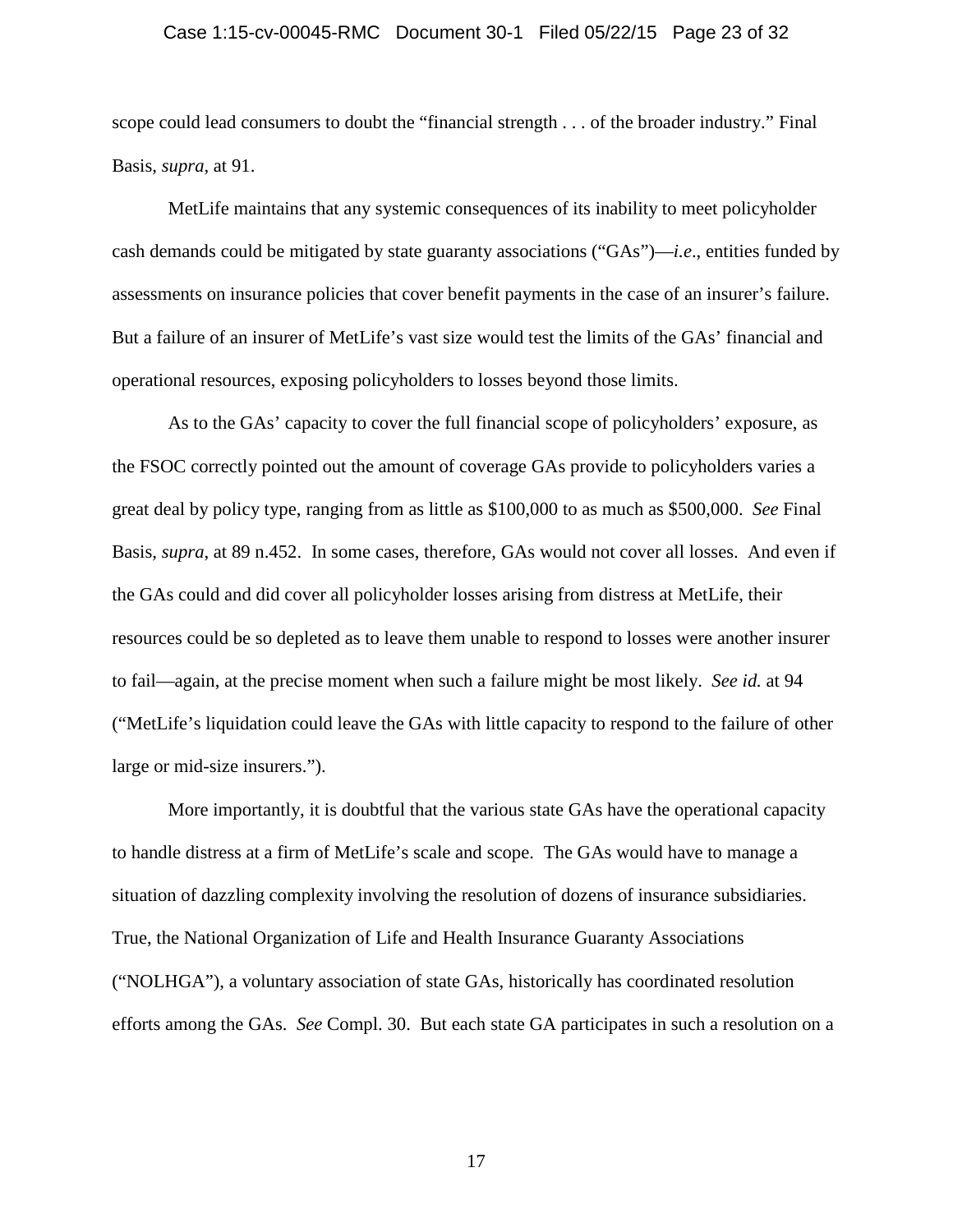#### Case 1:15-cv-00045-RMC Document 30-1 Filed 05/22/15 Page 24 of 32

voluntary basis, and the NOLHGA has never attempted to coordinate a resolution in the context of distress at a firm of MetLife's size and scope. *See* Final Basis, *supra*, at 90.

In any event, the relevant question here is not whether the NOLHGA could actually manage such a spectacular and unprecedented resolution, but whether policyholders, in the midst of the crisis-like atmosphere that would likely accompany a MetLife failure, might fear that state GAs' resolution efforts would be inadequate to prevent losses. That fear could lead policyholders to demand safety and liquidity at a time when the financial system is bereft of both, threatening the stability of the U.S. financial system. The Council's conclusion that retail policyholders might respond to MetLife's failure—and the cascading uncertainty that would follow—in this way was neither arbitrary nor capricious.

### *2. The FSOC Properly Found that MetLife's Material Financial Distress Could Lead to Asset Sales that Could Threaten U.S. Financial Stability.*

The record also provides ample support for the FSOC's finding that financial distress at MetLife could lead to "fire sales" of its assets—*i.e.*, rapid sales at increasingly lower prices to generate cash—that would threaten systemic stability. The FSOC correctly found that asset sales related to both MetLife's funding structure and its policyholder obligations could pose such a threat.

*Funding structure*. As noted above, *see supra* Part II.B.1., MetLife engages extensively in maturity transformation, borrowing in the short term and lending over the long term. As a result, MetLife lacks the flexibility to respond to sudden repayment demands without engaging in extensive asset sales. MetLife would face such repayment demands if the institutions that provide its short-term financing refuse to "roll over" or extend the repayment of MetLife's

18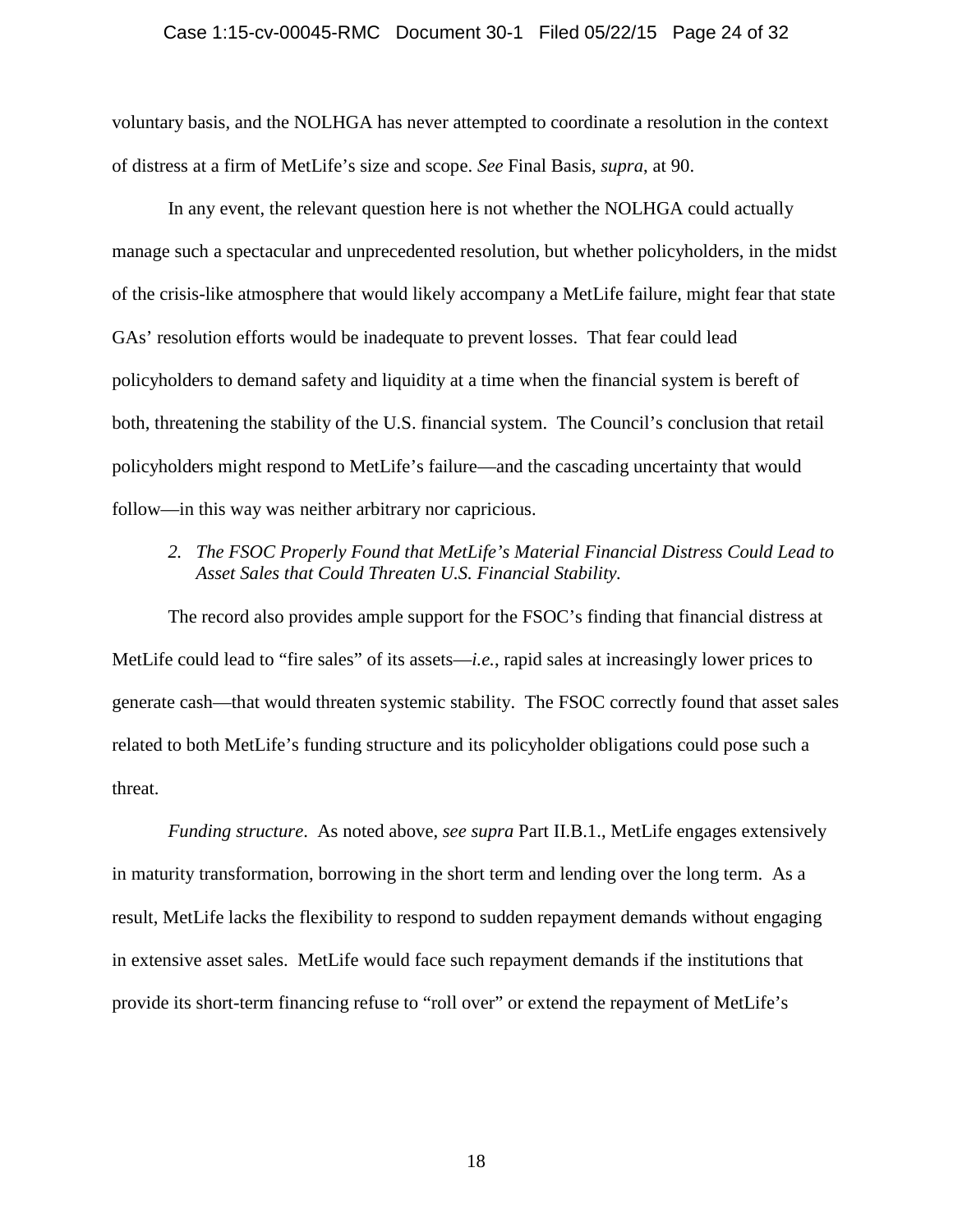#### Case 1:15-cv-00045-RMC Document 30-1 Filed 05/22/15 Page 25 of 32

borrowing.<sup>17</sup> This refusal could drain more than \$5 billion in cash each month from the company. Final Basis, *supra*, at 152 & tbl.23.<sup>18</sup> In addition, MetLife extensively lends highly liquid securities *(i.e.*, those that can quickly be sold for cash) to other institutions, receiving cash that it invests in illiquid securities (*i.e*., those that are more difficult to sell). In ordinary circumstances, this is a common, and highly profitable type of trade conducted by many large financial institutions. In the event of MetLife's distress, however, the borrowers of its securities could demand that their cash be returned. To make things worse, once financial distress at MetLife is detected, its short-term lenders will become increasingly unwilling to roll over its debt and borrowers of its securities will increasingly demand that their cash be returned. These events could lead to additional asset sales that would depress securities prices, further threatening the stability of the financial system.<sup>19</sup>

*Policyholder obligations.* As explained above, *see supra* Part II.B.1, MetLife's financial distress could lead policyholders to doubt whether the company will be able to meet its obligations, and hence cause them to surrender their policies for cash. Notwithstanding legal and economic impediments to such surrenders, some \$50 billion in MetLife policyholder obligations can be withdrawn with little or no penalty over a relatively short period of time. Final Basis, *supra*, at 143. MetLife may need to sell additional assets to meet policyholder demands for cash.

<sup>17</sup> *See, e.g.*, Viral Acharya et al., *Rollover Risk and Market Freezes*, 66 J. Fin. 1177 (2011) (providing a framework for analysis of the risk that short-term borrowing will not be rolled over).

 $18$  Indeed, as the FSOC found, MetLife was unable to roll over the most favorable form of its short-term borrowings during the financial crisis. *See* Final Basis, *supra*, at 153 & fig.7 (showing that MetLife addressed this problem in 2008 by borrowing over an increasingly shorter term and by borrowing on financial terms that were increasingly favorable to its lenders).

 $19$  Because of MetLife's size and the illiquid nature of many of its assets, such sales would significantly affect the prices of these securities. *See* Final Basis, *supra*, at 151 & n. 736 (citing Brian Begalle et al., *The Risk of Fire Sales in the Tri-Party Repo Market*, FRBNY Staff Report No. 616 (2013), for the proposition that sales of more than \$250 million would impact prices in these markets).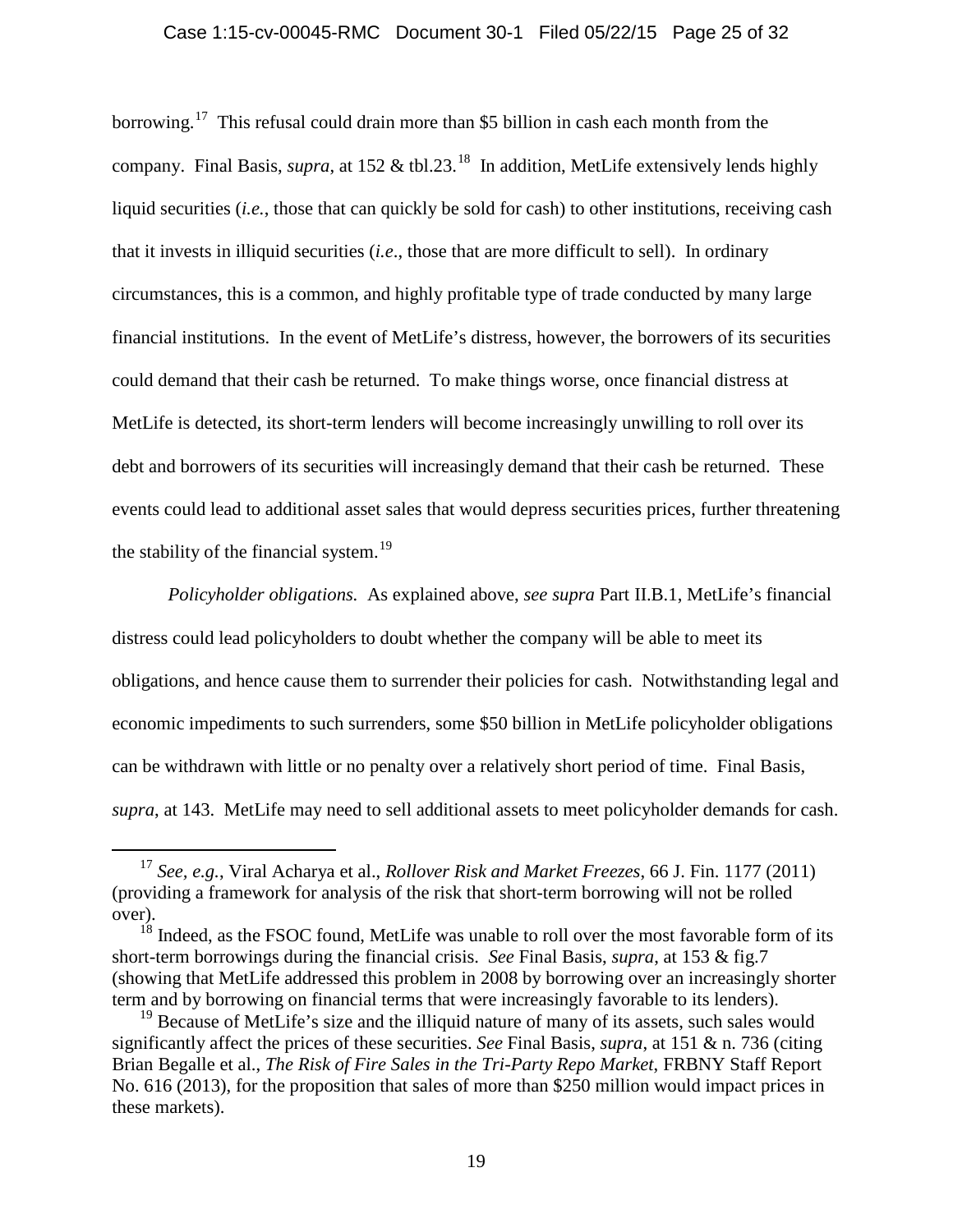#### Case 1:15-cv-00045-RMC Document 30-1 Filed 05/22/15 Page 26 of 32

To be sure, as MetLife has pointed out, state insurance regulators can impose stays on policyholder redemptions that would give MetLife precious time to meet these demands. Compl. 29, 59–60. But the imposition of such a stay would send a powerful signal about the magnitude of MetLife's distress that could cause still more policyholders to seek to surrender their policies for cash.<sup>20</sup> *See* Final Basis, *supra*, at 144–45 (pointing out that "the imposition of a stay on discretionary withdrawals could cause a loss of confidence").

Moreover, the critical point again is that the demands on MetLife's cash in a crisis can all be expected to occur *at the same time*. In the event of its distress, MetLife's short-term lenders will likely extend less credit, its securities-lending counterparties will likely require that cash be returned, and its policyholders will likely demand more cash than under any other circumstances. They will do so not only because of their awareness of MetLife's weakness but because of concerns about how other institutions will respond to MetLife's weakness. Under these circumstances, MetLife could well be forced to liquidate assets at a magnitude and speed that could threaten financial stability. The Council's finding to that effect was neither arbitrary nor capricious.

### **C. This Court Should Decline MetLife's Invitation to Impose Procedural or Evidentiary Requirements Beyond Those Contemplated by Congress.**

MetLife's challenge to its designation essentially recognizes that the FSOC acted neither arbitrarily nor capriciously in making its predictive judgment. Instead, it attacks the very statutory scheme for addressing systemic risk that Congress created. Indeed, MetLife not only

 $20$  Imposing a stay on policyholder demands for cash is akin to the old policy of declaring a "bank holiday," barring depositors from withdrawing their savings from a bank that is in danger of suffering a run. It is true that such holidays gave individual banks badly needed breathing room to address potential runs. But the practice also fanned widespread banking panics and contributed to the Great Depression. No one seriously argues today that bank holidays are a useful or wise policy tool for preventing bank runs.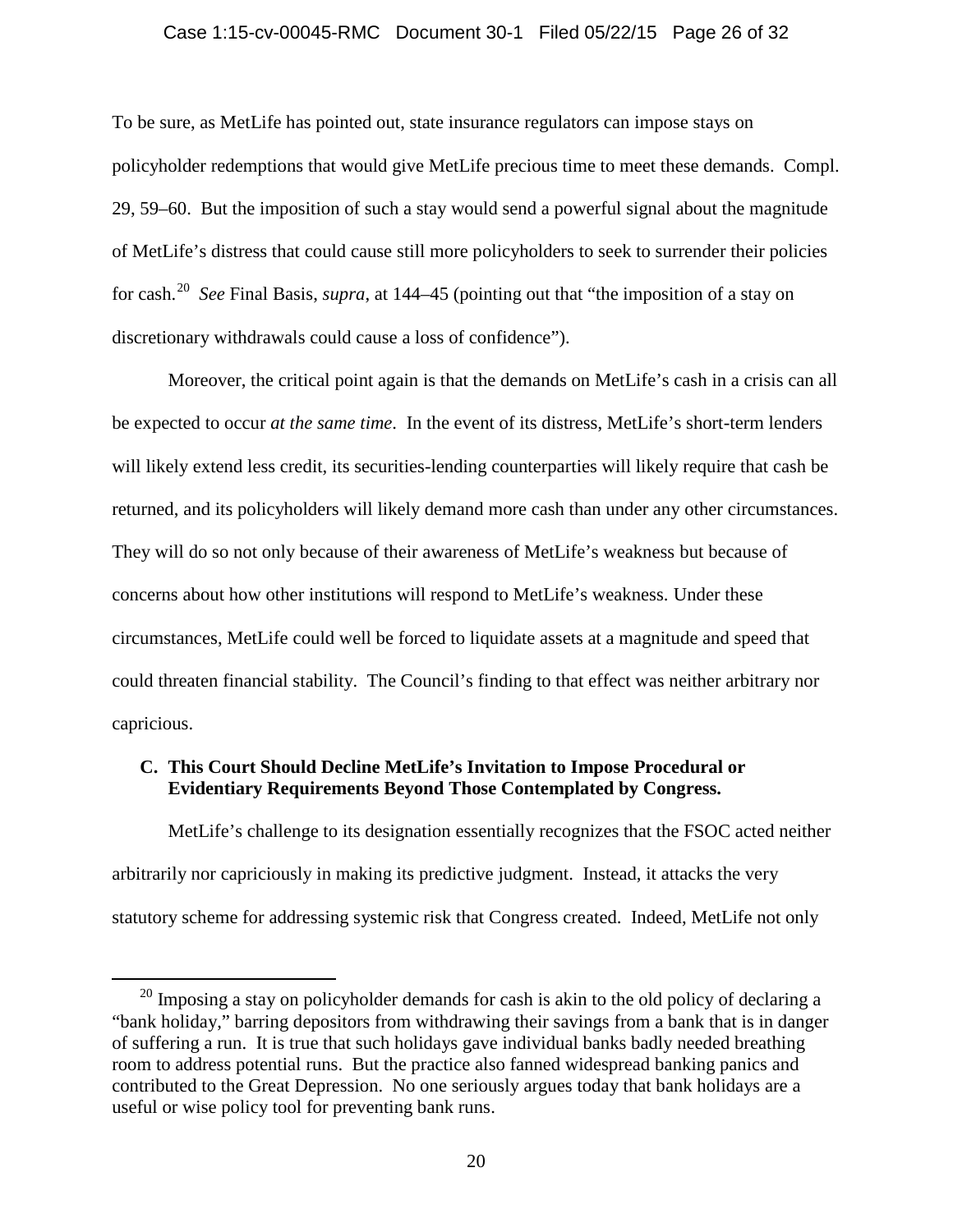#### Case 1:15-cv-00045-RMC Document 30-1 Filed 05/22/15 Page 27 of 32

evades the fact that Congress instructed FSOC to make the predictive judgments it did, but also seeks to impose procedural and evidentiary prerequisites on the FSOC that are not found in the governing statute. But it is well established that these types of policy choices are left to Congress, not the courts.

We focus here on just two of MetLife's many contentions that improperly invite the Court to engage in policy choices better left to Congress and the FSOC. *First*, MetLife suggests that the Court require that FSOC determinations meet procedural requirements not specified by Congress in Dodd-Frank. *Second*, MetLife urges the Court to second-guess the predictive analysis upon which its designation is based. The Court should decline both invitations to make financial regulatory policy. Doing otherwise would seriously impede the Council's ability to discharge its critical task of safeguarding the nation's financial stability.

*Procedural requirements.* As noted above, in Dodd-Frank Congress carefully established both the FSOC and the procedural safeguards associated with the designation process, including supermajority voting requirements, the right to a hearing, and a requirement that the FSOC engage in regulatory consultation. *See supra* Part I.A. In addition, the Council has separately established and expanded upon the procedural protections that nonbank financial firms enjoy in connection with the designation process, including the right to make voluntary submissions for the Council's consideration before a proposed designation. *See id*.

MetLife, however, argues that a better approach is reflected in the Federal Reserve Board's bank "stress tests," or comprehensive capital analysis and review process ("CCAR"). *See* Compl. 53–54. According to the Complaint, the CCAR process employs "specific quantitative variables"; by contrast, MetLife contends, the FSOC's designation process is a "'black box.'" *Id.* at 54.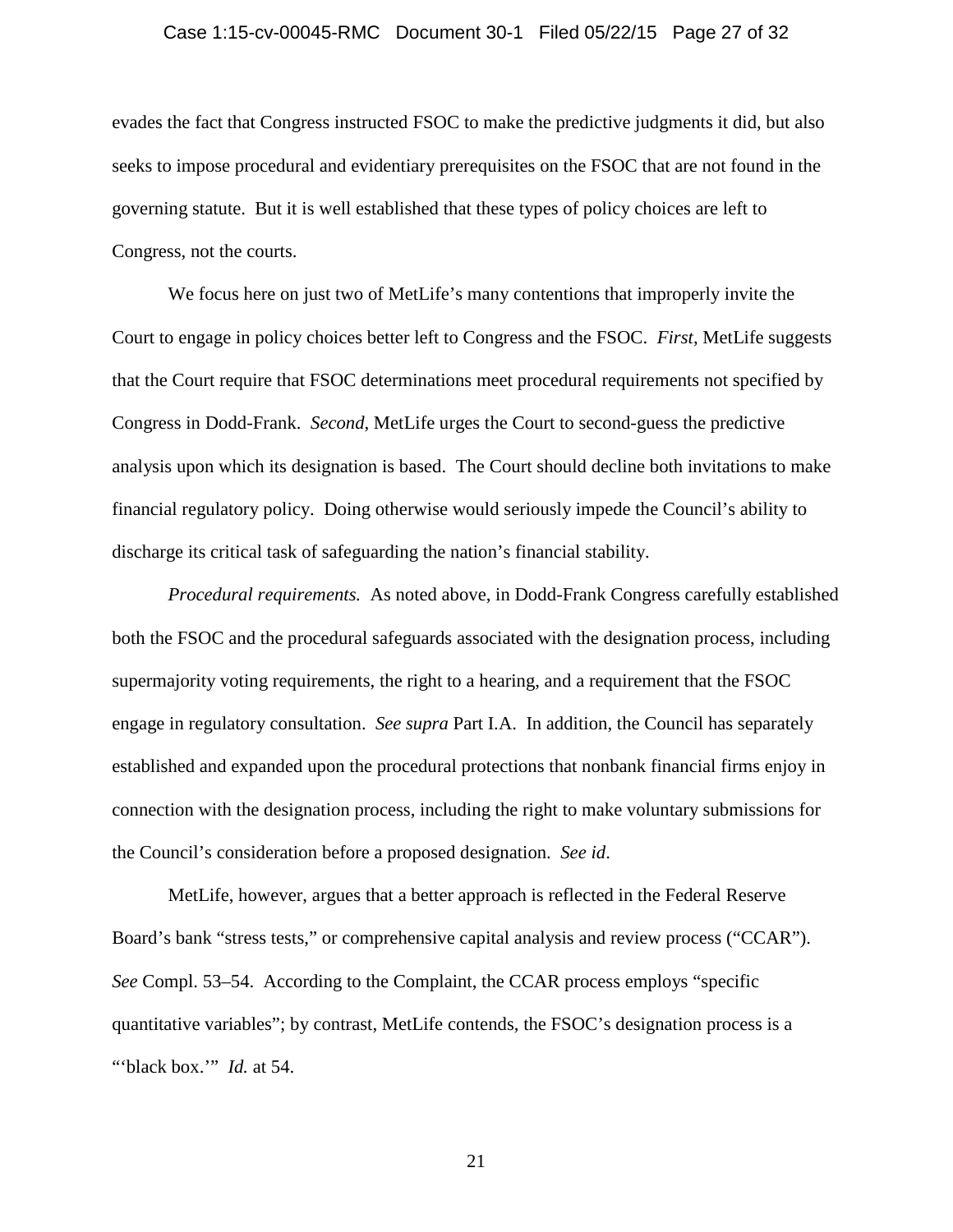#### Case 1:15-cv-00045-RMC Document 30-1 Filed 05/22/15 Page 28 of 32

Nothing in law or logic requires the FSOC to adopt rigid quantitative measures in connection with the designation process.<sup>21</sup> Congress specified not only the procedural prerequisites to designation but also the factors that should guide the Council, including the extent of the company's leverage, its interconnections with other SIFIs, and "any other riskrelated factors that the Council deems appropriate." 12 U.S.C. § 5323(a)(2)(K). Congress chose not to require that the Council establish particular quantitative measures in connection with the designation process. Moreover, Congress's choice reflects sound policy. As noted above, the complex and dynamic nature of systemic-risk analysis often renders quantitative measures unduly narrow or even misleading in this context.

Thus, both the statutory text and policy rationale of Dodd-Frank make clear that consideration of any factors beyond those expressly listed in the statute is left to the FSOC, not the courts. As a result, this Court lacks authority to impose such tests as a prerequisite to SIFI designation. Just this Term the Supreme Court reiterated the cardinal principle of administrative law that courts must not impose additional procedures on agencies beyond those that are otherwise required by law. *See Perez v. Mortg. Bankers Ass'n*, 135 S. Ct. 1199, 1207 (2015) ("Beyond the APA's minimum requirements, courts lack authority to impose upon [an] agency its own notion of which procedures are 'best' or most likely to further some vague, undefined public good. . . . To do otherwise would violate the very basic tenet of administrative law that agencies should be free to fashion their own rules of procedure." (quoting *Vt. Yankee Nuclear Power Corp. v. NRDC*, 435 U.S. 519, 544, 549 (1978)) (internal quotation marks omitted))).

<sup>&</sup>lt;sup>21</sup> For present purposes, we put to one side the fact that the Council actually *has* chosen, in its discretion, to employ clearly articulated quantitative measures at Stage 1 of the designation process. *See* 77 Fed. Reg. 21,637 (Apr. 11, 2012).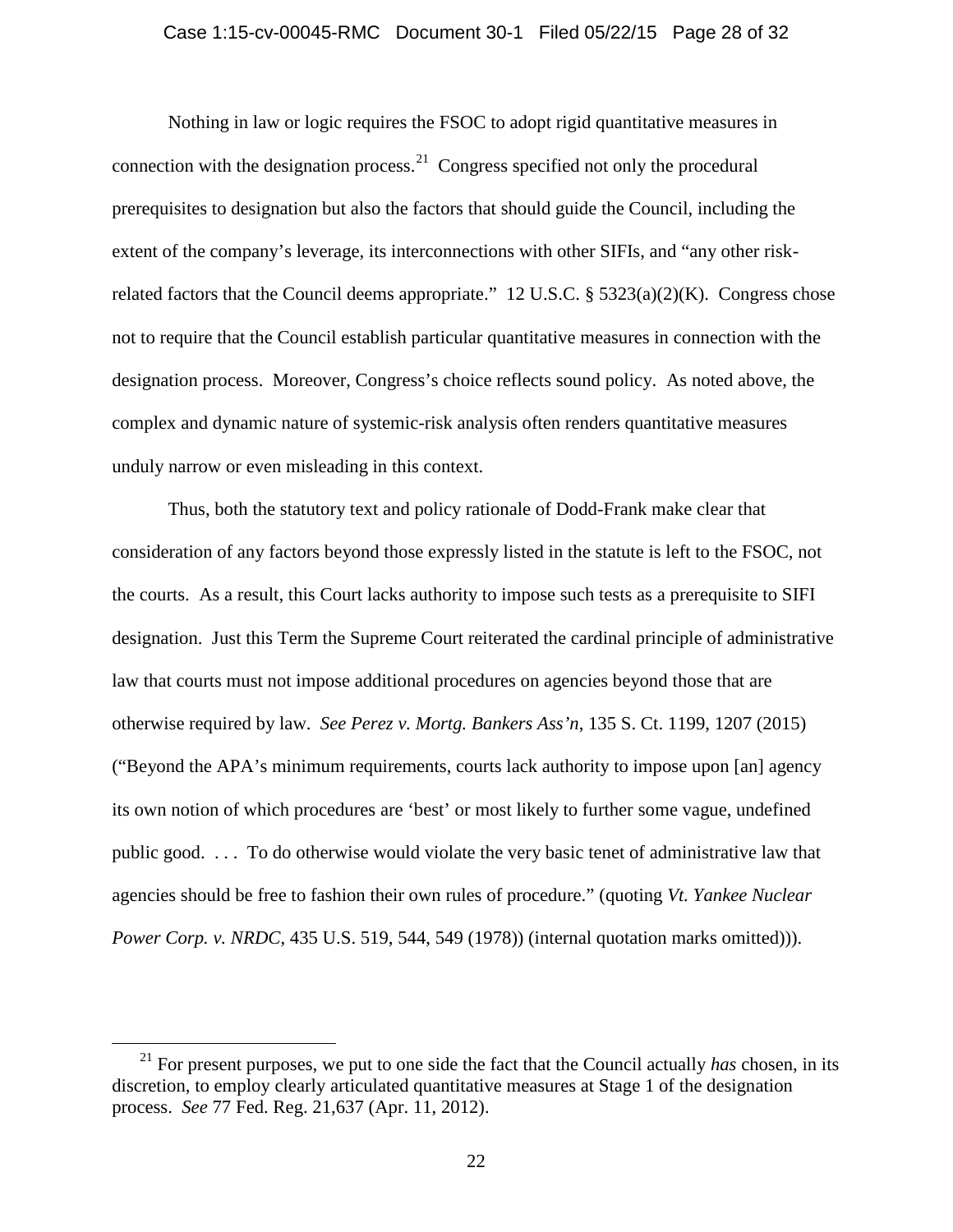#### Case 1:15-cv-00045-RMC Document 30-1 Filed 05/22/15 Page 29 of 32

*Predictive judgments.* MetLife also encourages the Court to second-guess the Council's predictive judgments, a task beyond both the Court's purview and its expertise. In particular, MetLife argues that the FSOC, in connection with its review of MetLife's consultant Oliver Wyman, Inc.'s analysis of asset sales, improperly "assume[ed] even higher levels of stress and asset liquidation by MetLife" than Oliver Wyman did, and "fail[ed] to put forward its own projected scenarios or models," contrary to "accepted risk assessment practices." Compl. 36.

To the contrary, the FSOC did precisely what Congress envisioned an expert agency would do with an analysis of this type: The Council subjected the Oliver Wyman report to close testing based on a wide range of predictions about potential scenarios. For example, the FSOC carefully considered how asset sales caused by MetLife's financial distress could affect other large financial institutions. The Council's tests used methods established in both longstanding<sup>22</sup> and post-crisis<sup>23</sup> academic research to evaluate Oliver Wyman's analysis of that question. The data and assumptions used in those tests, rather than "opaque," as the Complaint asserts, were described in detail in the FSOC's basis for its determination. *See* Final Basis, *supra*, at 331–34. And the tests demonstrated that the magnitude of the harm arising from a fire sale at MetLife

<sup>22</sup> MetLife's quoted reference to the well-known technique of Monte Carlo simulation, *see* Compl. 36, and its suggestion that such analysis reflects "opaque and indefinite speculation," *id.*, is puzzling. Monte Carlo simulation involves testing complex problems by generating and evaluating potential outcomes; the outcomes are not produced completely at random but instead within given probabilities. This method has been established in the finance literature for at least forty years and has been applied to a wide variety of well-known problems in the field. *See* J.M. Hammersley & D.C. Handscomb, *Monte Carlo Methods* (1964); *see also, e.g.*, Phelim P. Boyle, *Options: A Monte Carlo Approach*, 4 J. Fin. Econ. 323 (1977) (applying this method to option pricing problems).

 $^{23}$  The Council's analysis, which considered the effects of asset sales related to significant and rapid decreases in the value of the firm's equity, is based in part upon a framework provided by a paper recently published in one of the premier peer-reviewed journals in finance research. *See* Final Basis, *supra*, at 329–40 (citing Robin Greenwood et al., *Vulnerable Banks*, 115 J. Fin. Econ. 471 (2015) (providing a model for asset sales caused by negative shocks to bank equity)).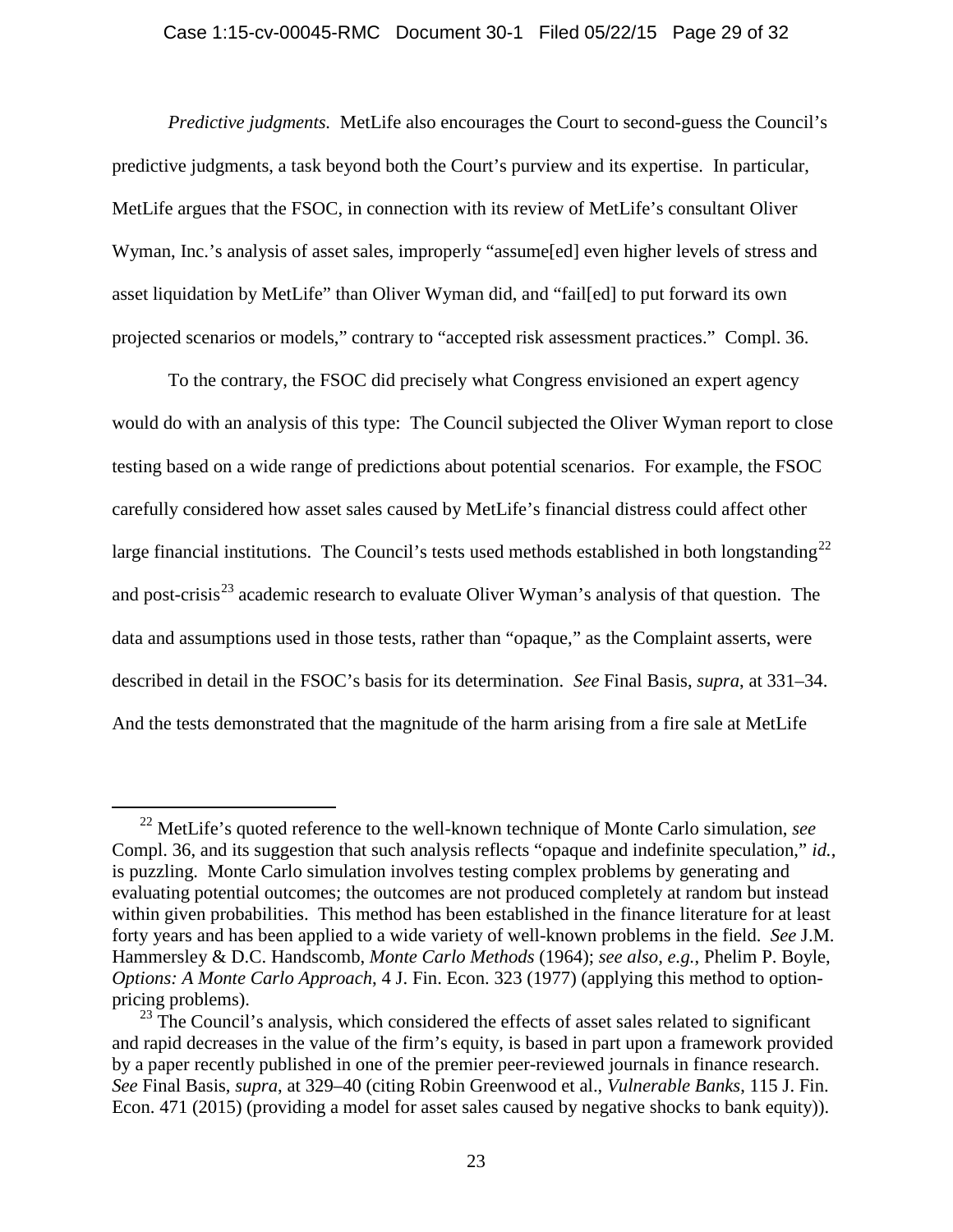### Case 1:15-cv-00045-RMC Document 30-1 Filed 05/22/15 Page 30 of 32

could be greater than the harm caused by fire sales at all but nine other firms in the nation. *See id.* at 335, 337 tbl. 54.

To second-guess predictive judgments of this type would do more than improperly interfere with agency prerogatives. It would impose an evidentiary burden upon the FSOC's work that Congress did not intend the agency to bear. And it would significantly impede the Council's future efforts to safeguard the nation's financial system. This Court should decline MetLife's invitation to interfere with policy judgments designed to protect the American economy from the kind of devastation wrought by the last crisis—and the threat of the next one.

### **CONCLUSION**

For all of the foregoing reasons, this Court should grant Defendant's motion to dismiss Plaintiff's complaint or, in the alternative, for summary judgment.

Dated: May 22, 2015

Respectfully submitted,

By: /s/ Kate Andrias

KATE ANDRIAS (D.C. Bar No. 983674) (734) 763-9697 kandrias@umich.edu MICHAEL S. BARR University of Michigan Law School 625 South State Street Ann Arbor, MI 48109

ROBERT J. JACKSON, JR., GILLIAN E. METZGER Center for Constitutional Governance Columbia Law School 435 West 116th Street New York, NY 10025 *Counsel for* Amici Curiae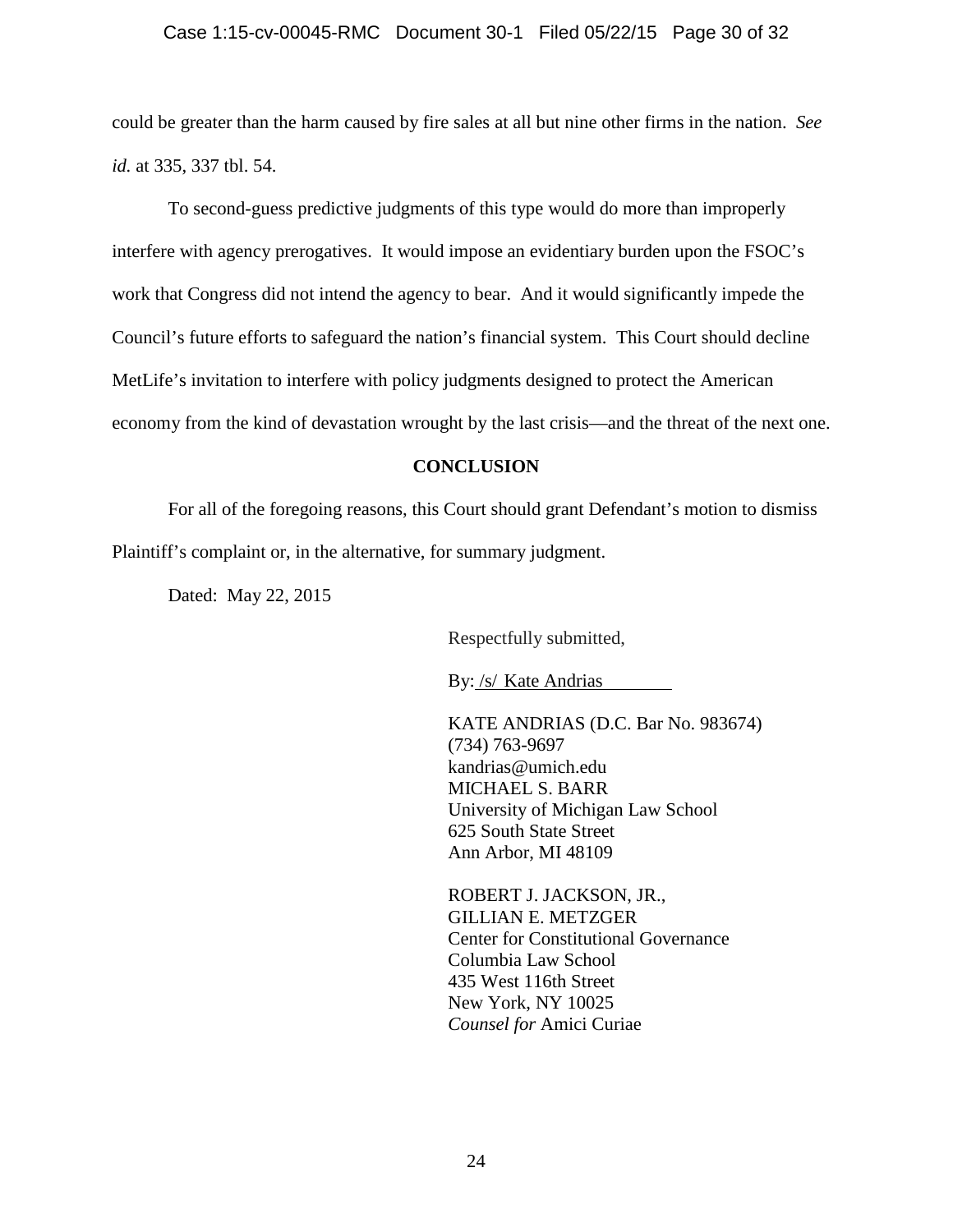### **APPENDIX**

Kate Andrias Assistant Professor of Law Michigan Law School

Michael S. Barr Roy F. and Jean Humphrey Proffitt Professor of Law Michigan Law School

John C. Coffee, Jr., Adolf A. Berle Professor of Law Columbia Law School

Darrell Duffie Dean Witter Distinguished Professor of Finance and Shanahan Faculty Fellow Graduate School of Business Stanford University

Ronald J. Gilson, Charles J. Meyers Professor of Law and Business, Emeritus, Stanford Law School, Marc and Eva Stern Professor of Law and Business Columbia Law School

Jeffrey N. Gordon Richard Paul Richman Professor of Law and Co-Director, Richman Center for Business, Law & Public Policy Columbia Law School

Robert J. Jackson, Jr. Professor of Law and Co-Director Ira M. Millstein Center Columbia Law School

Kathryn Judge Associate Professor of Law and Milton Handler Fellow Columbia Law School

Andrew Metrick Deputy Dean & Michael H. Jordan Professor of Finance and Management Yale School of Management

Gillian Metzger Stanley H. Fuld Professor of Law Columbia Law School

Saule T. Omarova Professor of Law Cornell University

Amiyatosh Purnanandam Associate Professor of Finance and Michael R. and Mary Kay Hallman Fellow University of Michigan Ross School of **Business** 

Jennifer Taub Professor of Law Vermont Law School

Adrian Vermeule John H. Watson, Jr. Professor of Law Harvard Law School

David Zaring Associate Professor The Wharton School University of Pennsylvania